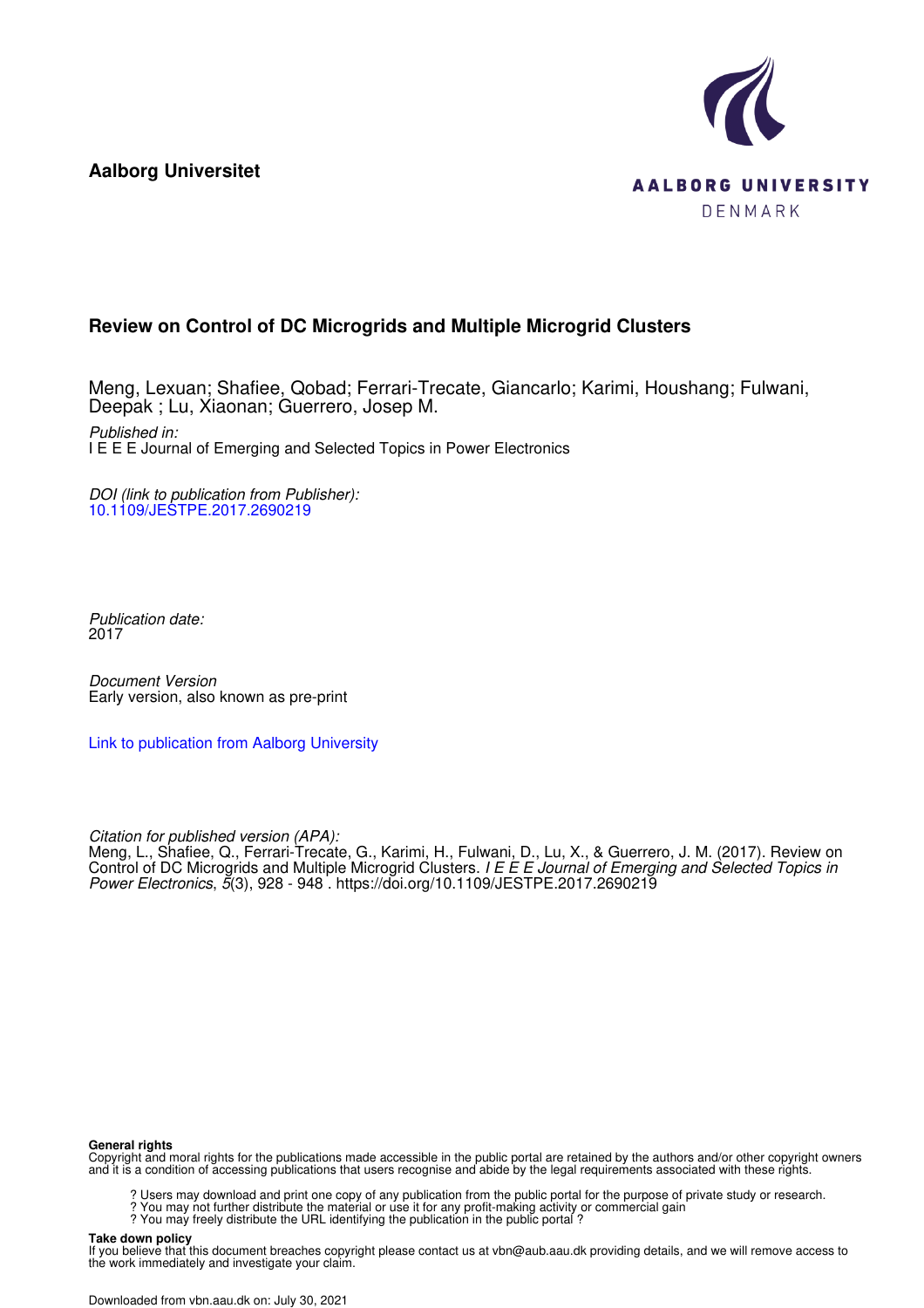# Review on Control of DC Microgrids

Lexuan Meng, *Member, IEEE*, Qobad Shafiee, *Senior Member, IEEE*, Giancarlo Ferrari Trecate, *Senior Member, IEEE*, Houshang Karimi, *Senior Member, IEEE*, Deepak Fulwani, *Member, IEEE*, Xiaonan Lu, *Member IEEE*, and Josep M. Guerrero, *Fellow, IEEE*

*Abstract***-- This paper performs an extensive review on control schemes and architectures applied to DC microgrids. It covers multi-layer hierarchical control schemes, coordinated control strategies, plug-and-play operations, stability and active damping aspects as well as nonlinear control algorithms. Islanding detection, protection and microgrid clusters control are also briefly summarized. All the mentioned issues are discussed with the goal of providing control design guidelines for DC microgrids. The future research challenges, from the authors' point of view, are also provided in the final concluding part.** 

*Index Terms***-- Microgrid, direct current, hierarchical control, coordinated control, plug-and-play, nonlinear control, stability.** 

#### I. INTRODUCTION

INCE 19th Century, the invention of transformers and SINCE 19th Century, the invention of transformers and poly-phase AC machines initiated the worldwide establishment of a complete AC generation, transmission and distribution grid. DC distribution systems, although recognized as a natural and simple solution for utilizing electric power at the beginning, were not widely applied because of difficulties in voltage level conversion and long distance transmission. Since the end of last century, the development of semiconductor based power conversion devices offers the possibility of flexible voltage/current transformation and thus brings DC power back to the main stage finding its applications, for instance, in home appliances, data centers, and vehicle power systems [1]–[3].

Most recently, the revolutionary changes in the electric power grid, including the penetration of renewable energy sources (RES), the distributed allocation of generation and the increasing participation of consumers, aim to establish a more efficient and sustainable energy system, while facing challenges on the organization, control and management aspects. Active and independent distribution systems, named

Houshang Karimi is with Department of Electrical Engineering,<br>vtechnique Montreal, OC H3T 1J4, Canada (e-mail: Polytechnique Montreal, QC H3T 1J4, Canada (e-mail: houshang.karimi@polymtl.ca).

also microgrids (MGs) [1], are thus the key to achieve those goals, realizing the autonomous operation of each regional power system.

Certainly, the combination of DC distribution with the MG concept becomes attractive, since (i) being RES, electric vehicles (EV) and energy storage systems (ESS) naturally in DC, efficiency is enhanced because of less number of power conversion stages; (ii) the control and management of a DC system is much simpler than in AC, which makes DC MGs practically more feasible; (iii) most consumer electronic appliances are in DC, such as computers, microwave-ovens, modern lighting systems, and so on [2]–[6].

As a consequence, an increasing number of academic research works and industrial demonstration projects on DC MGs have been carried out, covering applications in RES parks [2], DC homes [7], [8], ESSs [9], [10] and EV charging stations [11], [12]. A whole picture of future employment of DC MGs can be obtained based on these works, while a number of key issues are also identified, including: (i) planning and design of a DC MG realizing an optimal combination of generation, storage and consumption; (ii) control and management of a DC MG achieving economic and autonomous operation; (iii) coordination of clusters of DC MGs with proper regulation of power and energy exchange in regional areas; (iv) grid policy-making, which enables the overall system operation.

The objective of this paper is to provide an extensive review on the control and management of DC MGs, as well as the stability perspective which is closely coupled with control algorithm. Similar to conventional power grids, power converters interfaced DC MGs also require a multi-layer control scheme, from the local control of distributed generators (DGs) to system level optimization and management. The common definition of hierarchical control is recalled in Section II. Section III, IV and V discuss the control algorithms applied in primary, secondary and tertiary levels respectively. Section VI gives a summary on the coordinated control schemes. Plug-and-play control and operation is discussed in Section VII. Stability aspects and active damping design are reviewed in Section VIII. Islanding, protection and control of MG clusters are described in Section IX and X. Section XI closes the paper.

#### II. MULTI-LEVEL CONTROL SCHEME OF DC MICROGRIDS

With the development and increasing utilization of power electronic devices, the voltage/current regulation, power flow control and other advanced control functions can be realized in MGs by properly operating the interfacing power converters. As widely accepted, MGs control and management is actually

Lexuan Meng is with the Department of Energy Technology, Aalborg University, 9220 Aalborg, Denmark (e-mail: lme@et.aau.dk).

Qobad Shafiee is with the Department of Electrical & Computer Engineering, University of Kurdistan, Sanandaj, Kurdistan, Iran (e-mail: q.shafiee@uok.ac.ir).

Giancarlo Ferrari Trecate is with the Automatic Control Laboratory, École Polytechnique Féd érale de Lausanne (EPFL), Switzerland (e-mail: giancarlo.ferraritrecate@epfl.ch).

Deepak Fulwani is with the Department of Electrical Engineering, Indian Institute of Technology, Jodhpur, India (e-mail: df@iitj.ac.in).

Xiaonan Lu is with the Energy Systems Division, Argonne National Laboratory, Lemont, IL 60439 USA (e-mail: xlu@anl.gov).

Josep M. Guerrero is with the Department of Energy Technology, Aalborg University, 9220 Aalborg East, Denmark (Tel: +45 2037 8262; Fax: +45 9815 1411; e-mail: joz@et.aau.dk).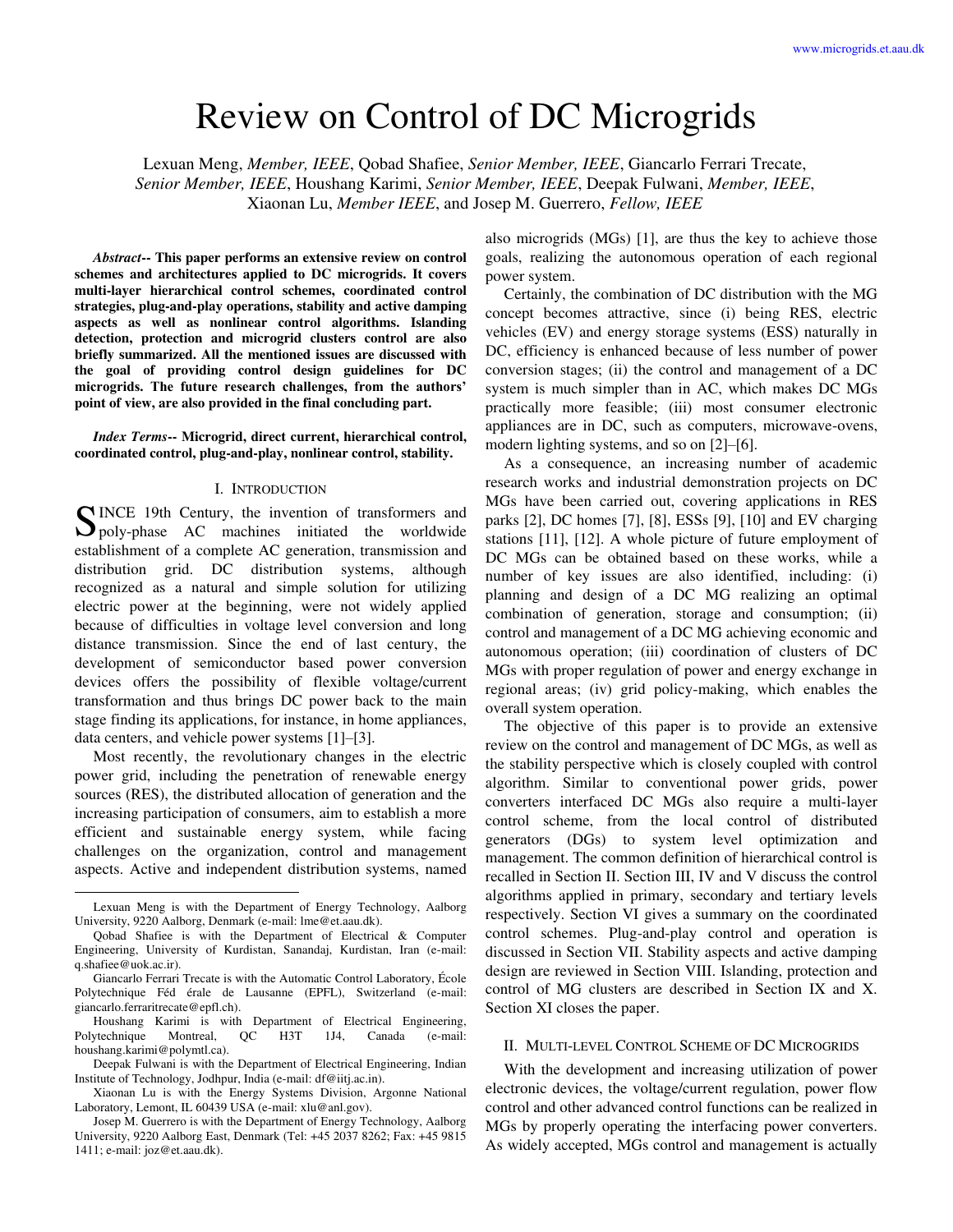multi-objective task which covers different technical areas, time scales and physical levels. The domains of interest include the above mentioned issues, for which a multi-level control scheme [13], [14] has been proposed and widely accepted as a standardized solution for efficient MGs management. It comprises three principal control levels, as shown in Fig. 1:

- Primary control performs the control of local power, voltage and current. It normally follows the set-points given by upper level controllers and performs control actions over interface power converters.
- Secondary control appears on top of primary control. It deals with issues in the system level, such as power quality regulation, MG synchronization with external grid for smooth reconnection, DG coordination, etc.
- Tertiary control is issued with optimization, management and overall system regulations.

Based on the same hierarchy shown in Fig. 1, the way of implementing the control levels can be centralized, decentralized, distributed or in a hierarchical fashion, as shown in Fig. 2. It should be noted that the structures shown in Fig. 2 are based on the control engineering definitions summarized, for instance, in [15]–[17]. A central control unit exists in centralized structure which collects and transmits information to local DGs. Decentralized and distributed structures (Fig. 2 (b) and (c)) do not require a central controller. Decentralized control, as defined in [15], [16], performs regulation based on local measurements, while in comparison, distributed control is based on both local measurement and neighboring communication [17]. The hierarchical control structure distributes the control functions into local controllers and upper level controllers so that the complete system operates in a more efficient way. The choice of the control structure can be different according to the MG type (residential, commercial or military), and the legal and physical features (location, ownership, size, topology, etc.).

Centralized control [18]–[35], as shown in Fig. 2 (a), requires data collection from all the essential MG components. Based on the gathered information, control and management procedures can be executed in the controller to achieve proper and efficient operation. The advantages of centralized control include strong observability and controllability of the whole system, as well as straightforward implementation. However, it entails a single point of failure issue, and the central controller breakdown will cause the loss of all the functions. Other disadvantages are reduced flexibility and expandability, as well as the necessity of considerable computational resources. Therefore, centralized control is usually more suitable for localized and small size MGs where the information to be gathered is limited and centralized optimization can be realized with low communication and computation cost [18], [29], [33], [36].

Decentralized control in MGs, as shown in Fig. 2 (b), refers to the control methods which do not require information from other parts of the system. The controller regulates respective unit with only local information. Decentralized schemes have the advantage of not requiring real-time communication, even



Fig. 1. Hierarchical control scheme.



Fig. 2. Basic control structures: (a) centralized; (b) decentralized; (c) distributed; (d) hierarchical.

though the lack of coordination between local regulators limits the possibility of achieving global coordinated behaviors. Droop control is a typical example of decentralized control methods. It achieves power sharing between DGs without communication, but the accuracy is limited by system configuration as well as control and electrical parameters.

Recent progress in communication technologies [37] (WiFi, Zigbee, etc.) and information exchange algorithms [38]–[42] (P2P, gossip, consensus etc.) enable the possibility of distributed control and management in practical applications [43]–[45]. In that sense, functions provided by centralized control scheme can also be realized in a distributed way as shown in Fig. 2 (c). The controllers 'talk' with each other through communication lines so that essential information is shared among each local system in order to facilitate a coordinated behavior of all the units. The main challenge of a fully distributed control scheme is the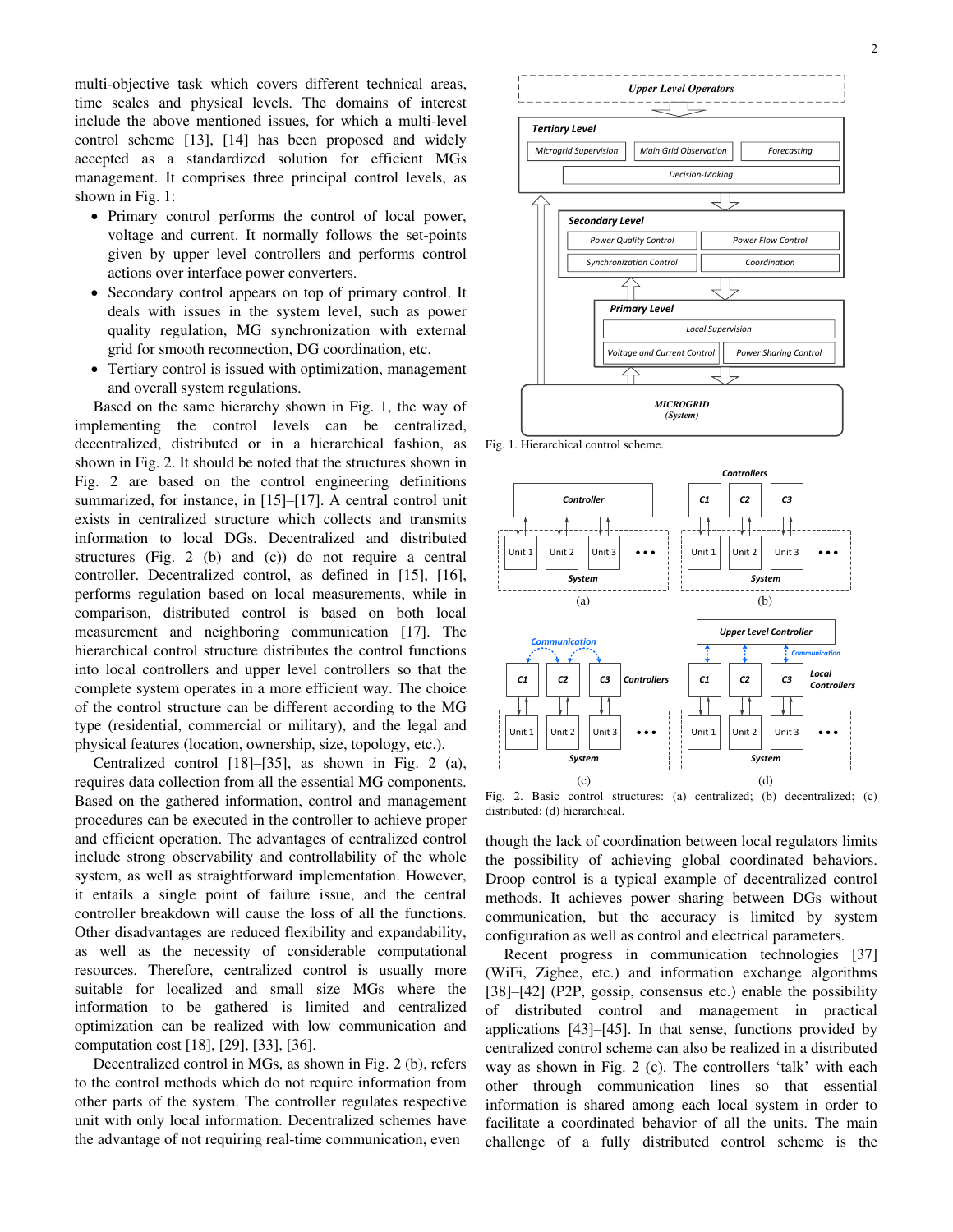coordination among distributed units to fulfill either the control or optimization objectives, which necessarily require proper communication and information exchange schemes. In recent years there had been a major trend to integrate distributed algorithms into the control and management of MGs. Consensus algorithms [46]–[48], as they offer a simple and straightforward implementation, are widely applied. The general purpose of consensus algorithms is to allow a set of agents to reach an agreement on a quantity of interest by exchanging information through a communication network. While associated information is limited to only a few quantities in case of secondary control, tertiary control may need to exchange a number of different signals with neighboring agents. The consensus algorithm either fetches essential global information [49], [50] or can be well integrated into control layers [51], [52] to help the local control system perceive the 'outer' environment.

Actually as the modern energy systems are becoming more complex and require higher intelligence, not all the functions can be achieved in a distributed or decentralized manner, especially when the system involves a complicated decisionmaking process. A hierarchical control structure, as shown in Fig. 2 (d), is thus widely used. Simple functions can be implemented in the local controllers to guarantee a basic operation of the system. Advanced control and management functions can be implemented in the central controller. Hierarchical control is thus becoming a standardized configuration in MGs. The primary control, including basic voltage/current regulation and power sharing, is usually implemented in local controller. The secondary and tertiary functions are conventionally realized in a centralized manner as they require global information from all the essential units.

## III. PRIMARY CONTROL

Primary control is the first layer in the hierarchical control scheme shown in Fig. 1. It is responsible of local voltage and current control to meet the operation and stability requirements. Meanwhile, decentralized load power sharing methods are also commonly implemented in this layer to achieve proper source and load power management.

## *A. Active Current Sharing*

In DC MGs or DC distribution systems, multiple power electronic converters commonly coexist as the interfaces of DERs. Hence, it is necessary to achieve proper load sharing among them following their current or power ratings. This is the similar concept proposed years ago for DC-based server system with paralleled DC/DC converters.

Master-slave control is a common approach used for active current sharing among multiple converters [53]. In this scheme, one converter is selected as the master unit that operates in voltage controlled mode to establish the DC bus voltage, while the other converters are configured as slave converters operating in current controlled mode. Hence, multiple slave converters operate in DC-bus-feeding mode while the voltage is stabilized by the master converter. Since the output signal of the DC voltage controller in the master

converter is transferred to each of the slave converters, the current sharing among slave converters can be achieved.

In order to enhance the resilience and reliability of DC system, circular chain control (3C) is proposed, where circular communication architecture is employed to enhance fault isolation and detection [54]. The reference current in each DC/DC converter is generated based on the measured output current of the adjacent converter. Hence, a communication loop is established. If a fault occurs, the related converter is disconnected to isolate the fault and a new communication loop with the rest of the converters is reorganized to maintain proper load current sharing. It should be noted that high bandwidth communication network is required in these control strategies.

## *B. Droop Control and Virtual Impedance*

As aforementioned, most of the current sharing methods paralleled DC/DC converters are based on high bandwidth communication network. Accordingly, they are mostly used in centralized DC systems with relatively small scale, e.g., DC server system, DC electrified aircraft, etc. However, in DC MGs, since the DERs and loads are connected to the point of common coupling (PCC) dispersedly, it can be unsuitable or costly to use high bandwidth communication network considering the data reliability and investment cost. Hence, droop control as a decentralized method has drawn increasing attention.

Droop control was also regarded as adaptive voltage positioning (AVP) method in analog circuit design and the control diagram is implemented as shown in Fig. 3 [55]. The principle of droop control is to linearly reduce the DC voltage reference with increasing output current. By involving the adjustable voltage deviation, which is limited within the acceptable range, the current sharing among multiple converters can be achieved. In most of the cases, the current sharing accuracy is enhanced by using larger droop coefficient. However, the voltage deviation increases accordingly. Hence, the common design criterion is to select the largest droop coefficient while limiting the DC voltage deviation at the maximum load condition:

$$
v_{\text{dci}}^* = v_{\text{d}}^* - r_{\text{i}} \cdot i_{\text{o}i} \tag{1}
$$

$$
\Delta v_{\rm dc} = \left| v_{\rm dc}^* - v_{\rm dc} \right| \le \Delta v_{\rm demax} \tag{2}
$$

where  $v_{\text{dei}}^*$ ,  $i_{\text{o}i}$  and  $r_i$  are the reference DC voltage, output current and droop coefficient of converter #i  $(i = 1, 2, 3, ...)$ , respectively,  $v_{dc}^*$  is the reference DC voltage,  $\Delta v_{dc}$  is the DC voltage deviation and  $\Delta v_{\text{demax}}$  is its maximum value.



Fig. 3. Analog implementation of AVP current sharing method.

It is seen from  $(1)$  that the droop coefficient  $r_i$  can be regarded as a resistor since it represents the relationship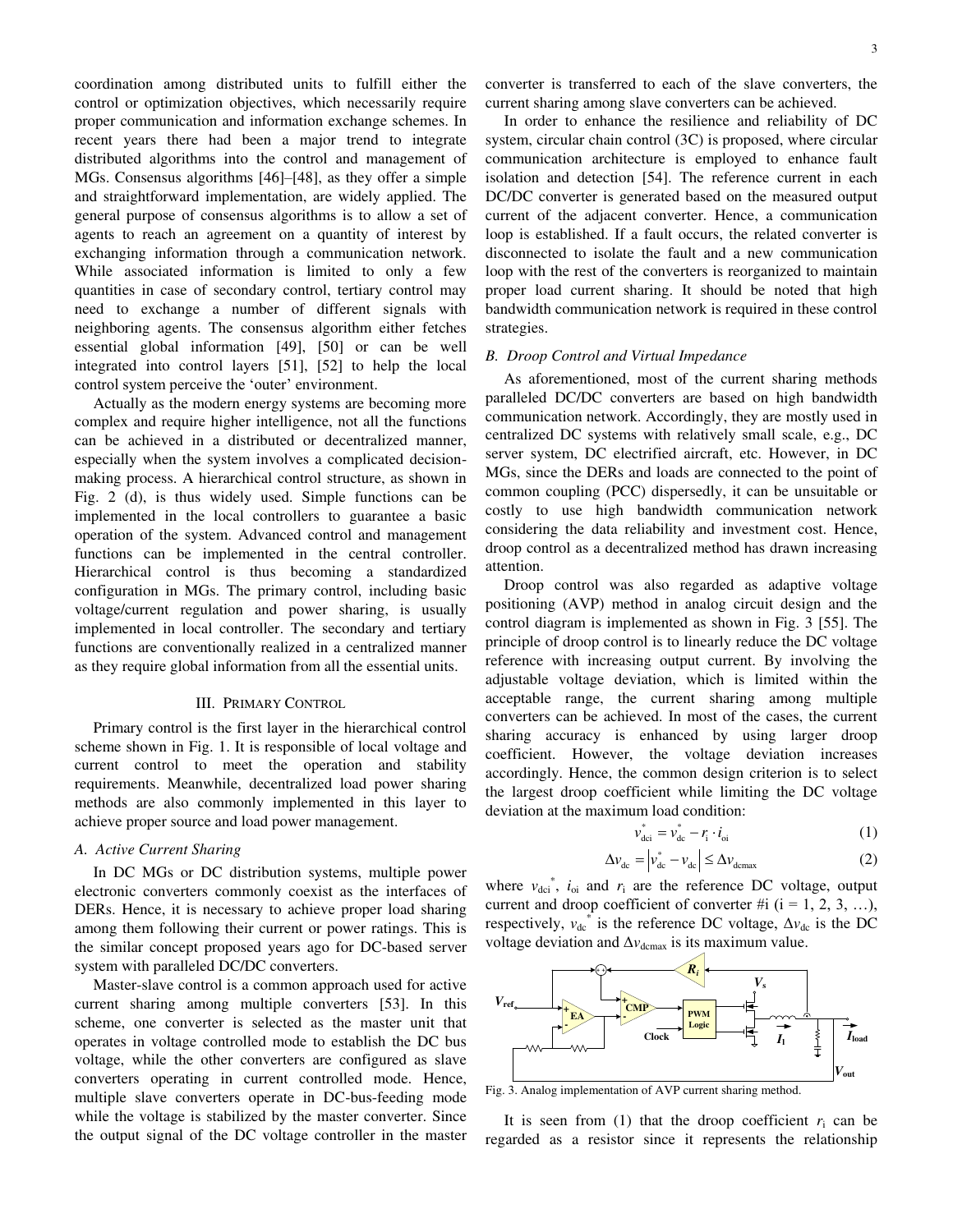between DC voltage and current. Therefore, this droop coefficient  $r_i$  is also named as virtual resistance in droopcontrolled DC MGs. The interface converter with droop control can be modeled by using Thévenin equivalent circuit, as shown in Fig. 4. This virtual resistance allows additional control flexibility of DC MGs.



Fig. 4. General control diagram and equivalent circuit model of droopcontrolled interface converter. (a) general control diagram; (b) thévenin equivalent circuit

#### *C. Non-linear Droop Control*

The community has also proposed different nonlinear control techniques at different levels. One of the techniques in decentralized control is nonlinear droop. It has been an established fact that the linear droop technique cannot ensure low voltage regulation and proportional current sharing [100], [101]. To achieve acceptable voltage regulation at full load and to ensure proportional current sharing, nonlinear and adaptive droop techniques are proposed in [102]–[106]. A recent review on droop control techniques is reported in [107]. The generic droop can be given by the following equation:

$$
V_{ref_j} = V_j^0 - k_j(i_j)i_j^{\alpha}
$$
 (3)

where  $k_j$  is a positive function,  $\alpha$  is a positive constant,  $V_{\text{refj}}$  is reference setting and  $i_j$  is the current supplied by the  $j^{\text{th}}$  source, respectively. For constant values of  $k_j$ , the above characteristics represent the linear droop. Nonlinearity in droop characteristic ensures that droop gain is high at full load and has a low value at light loading conditions.

Fig. 5 shows improvement in current sharing with nonlinear droop controller when two sources are considered. There have been some proposals where shifting of droop characteristic is done to ensure better regulation and current sharing [100]. In [108], [109], an optimal control framework is proposed for DC MGs. The proposed controllers require full state information and therefore demand proper communication among the sources. The same paper also proposes different

variants of optimal control which require less communication and/or no communication. It has been proposed that droop controller is a special case of the proposed optimal control law. The droop control computes references for different power converters which provide an interface for sources.



Fig. 5 . Nonlinear droop control for two sources

#### *D. DC Bus Signaling*

Besides droop control, DC bus signaling is another useful distributed method for power management among sources and loads [67], [68]. It is implemented by measuring the DC voltage at the local coupling point. Multiple DC voltage ranges are pre-defined to determine the operation modes. Particularly, when the DC voltage falls into a certain range, the corresponding operation mode is selected. Considering the sources that are responsible of establishing DC bus voltage, three operation modes are commonly employed, i.e., utility dominating mode, storage dominating mode and generation dominating mode, as shown in Fig. 6 (a), (b) and (c). In these operation modes, utility grids, ESSs and DGs, e.g., photovoltaic (PV) panels, wind turbines (WT), etc., dominate the DC MG and are responsible of establishing DC bus voltage, respectively. Meanwhile, different operation modes are selected depending on local DC bus voltage level, as shown in Fig.  $6$  (d).



Fig. 6. Different operation modes in DC bus signaling method. (a) Utility dominating mode; (b) ESS dominating mode; (c) generation dominating mode; (d) operation mode selection based on local DC bus voltage.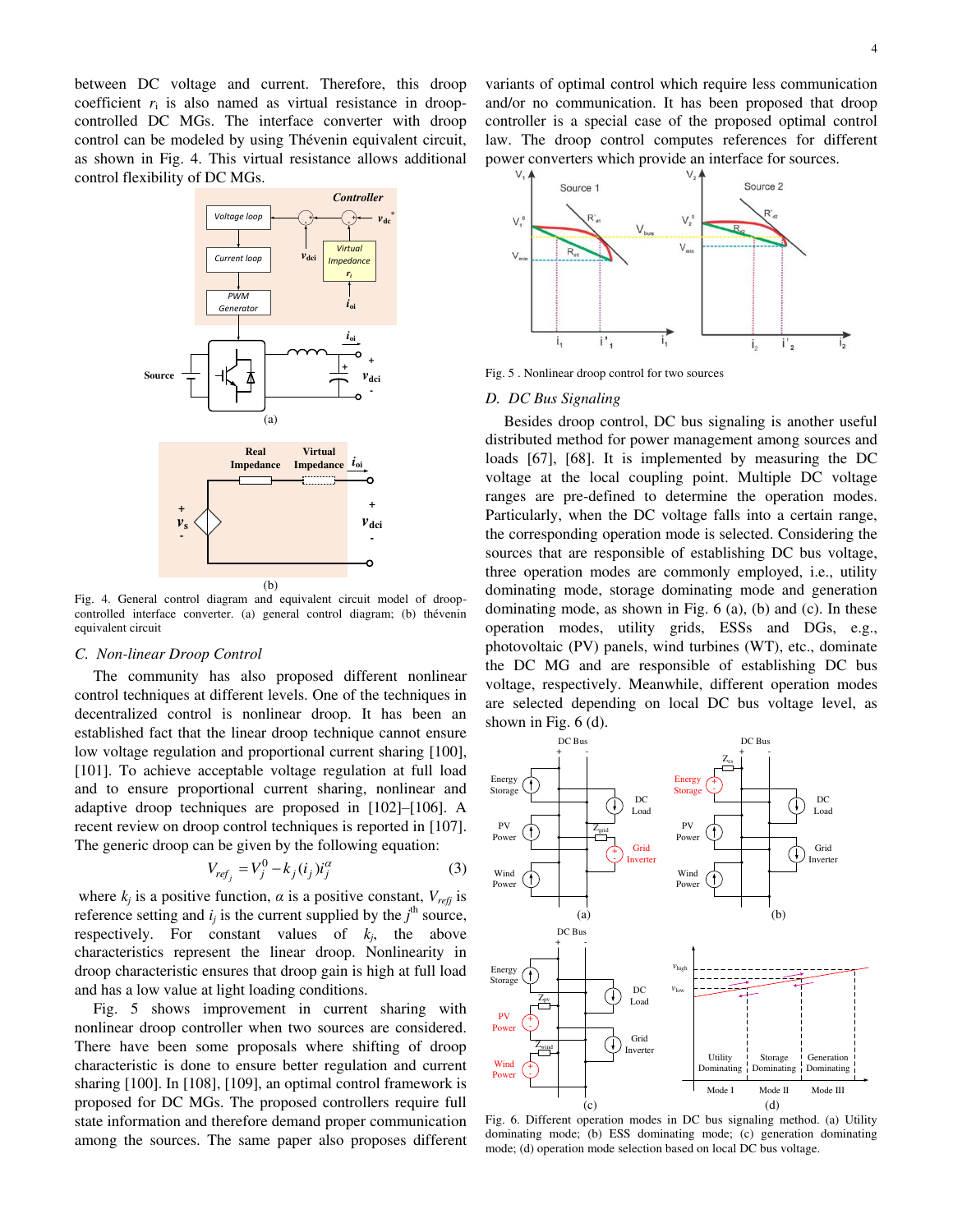## IV. SECONDARY CONTROL

The concept of secondary control, under the name of automatic generation control (AGC) or load frequency control (LFC), has been used in large power systems to address the steady-state frequency drift caused by the droop characteristic of generation sites. It is conventionally implemented via a slow, centralized PI controller with low bandwidth communication [69]. In AC MGs, however, the name of 'secondary control' has been utilized not only for frequency regulation, but also for voltage regulation, load power sharing, grid synchronization, and power quality issues[14], [70].

Similar fundamental has also been utilized for voltage regulation [14], [51], [71]–[73], current sharing [52], [74], [75], and energy storage management [76]–[79] in DC MGs.

# *A. Voltage Boundary/Restoration Control*

Despite the aforementioned benefits, the conventional droop method suffers from poor voltage regulation and load sharing, particularly when the line impedances are not negligible [56], [71], [80]. Voltage drop caused by the virtual impedance in droop mechanism, and voltage mismatch among different converters are the main reasons [51].

To eliminate voltage deviation induced by droop mechanism, a voltage secondary control loop is often applied to the system. This controller assigns proper voltage set point for primary control of each converter to achieve global voltage regulation. The secondary control effort  $(\delta v_i^{\nu})$  changes the voltage reference of local unit(s) by shifting the droop lines up (or down), regulating the voltage to the nominal value:

$$
v_i = v^{ref} - r_i i_i + \delta v_i^v \tag{4}
$$

where  $v^{ref}$  is the global reference voltage,  $v_i$  is the local voltage set point for  $i^{\text{th}}$  converter,  $i_i$  is the output current injection, and  $r_i$  is the droop coefficient. In the islanded mode of operation, the global reference voltage,  $v^{ref}$ , is typically the rated voltage of the MG. However, in the grid-connected mode, a new reference voltage may be set by the tertiary control in order to exchange power between grid and MG [51]. It should be noted that secondary control should be designed to operate on a slower time frame (e.g., 10 times slower) than that of the primary control to decouple these two control loops.

 The concept of voltage secondary control is illustrated in Fig. 7, where, for simplicity, a MG consists of two parallel converters with the same power ratings is examined. As in practice, the lines connecting the converters to the common bus are considered to have different impedances; it is assumed here that  $Z_1$ > $Z_2$ . As Fig. 7 depicts, the primary control imposes different voltage levels at the converter terminals, i.e.,  $v_1 \neq v_2$ . This is because of the unequal current injection  $(i_1 \le i_2)$  due to the line impedance difference. Once the voltage secondary controller is applied, voltage at the converter terminals is restored to the nominal value *v ref*. However, application of this controller for voltage regulation may deteriorate the current sharing between converters, i.e.,  $i_2^{s-1} - i_1^{s} > i_2 - i_1$ . This is due to the fact that the voltage regulation procedure is in a direct conflict with current sharing among converters.



Fig. 7. v-i droop characteristics of a DC MG consists of two parallel converters with the same power rates (converter 1 (blue) and converter 2 (green)), but different line impedance  $(Z_1 \ge Z_2)$ ; before (solid lines) and after (dashed lines) applying voltage secondary control (eq. (4)).

#### *B. Current Sharing Control*

Proper current sharing is a highly desirable feature in MG's operation, e.g., to prevent circulating currents [81] and overloading of the converters [82]. In droop-controlled DC MGs, load power is shared among converters in proportion to their rated power. Since voltage is a local variable across the MG, in practical applications where line impedances are not negligible, droop control itself is not able to provide an accurate current sharing among the sources. In the other words, the line impedances incapacitate the droop mechanism in proportional sharing of the load.

To improve current sharing accuracy, another secondary control loop is employed [72], [73], [83]. This current regulator generates another voltage correction term,  $\delta v_i^c$ , to be added to the droop mechanism, i.e.,

$$
v_i = v^{ref} - r_i i_i + \delta v_i^c \tag{5}
$$

The correction term forces the system to accurately share the currents among the MG according to, for instance, the power rate of the converters. As an alternative [52], the current sharing module can update the virtual impedance,  $r_i$ , to manage the current sharing (see Fig. 8 (b)). In this approach, the droop correction term generated by the secondary controller,  $\delta r_i$ , adjusts the droop mechanism as:

$$
v_i = v^{ref} - (r_i - \delta r_i) \cdot i_i \tag{6}
$$

Fig. 8 illustrates the v-i droop characteristics before and after applying the secondary controllers, based on (5) and (6), where  $i^s$  is the shared current and  $v_i^s$  is the local voltage after applying the secondary controller. Although the secondary control ensures proportional current sharing  $i^s$ , it might inversely affect the voltage regulation. Therefore, there is an inherent trade-off between these two control objectives, i.e. voltage regulation and current sharing.

#### *C. Centralized vs Distributed Secondary Control*

As mentioned, primary control is principally operated locally, in a decentralized manner, and does not require communication. For the higher control levels (i.e., secondary and tertiary control), however, communication plays an essential role. These communication-based control levels can be implemented with either centralized or distributed architectures [84].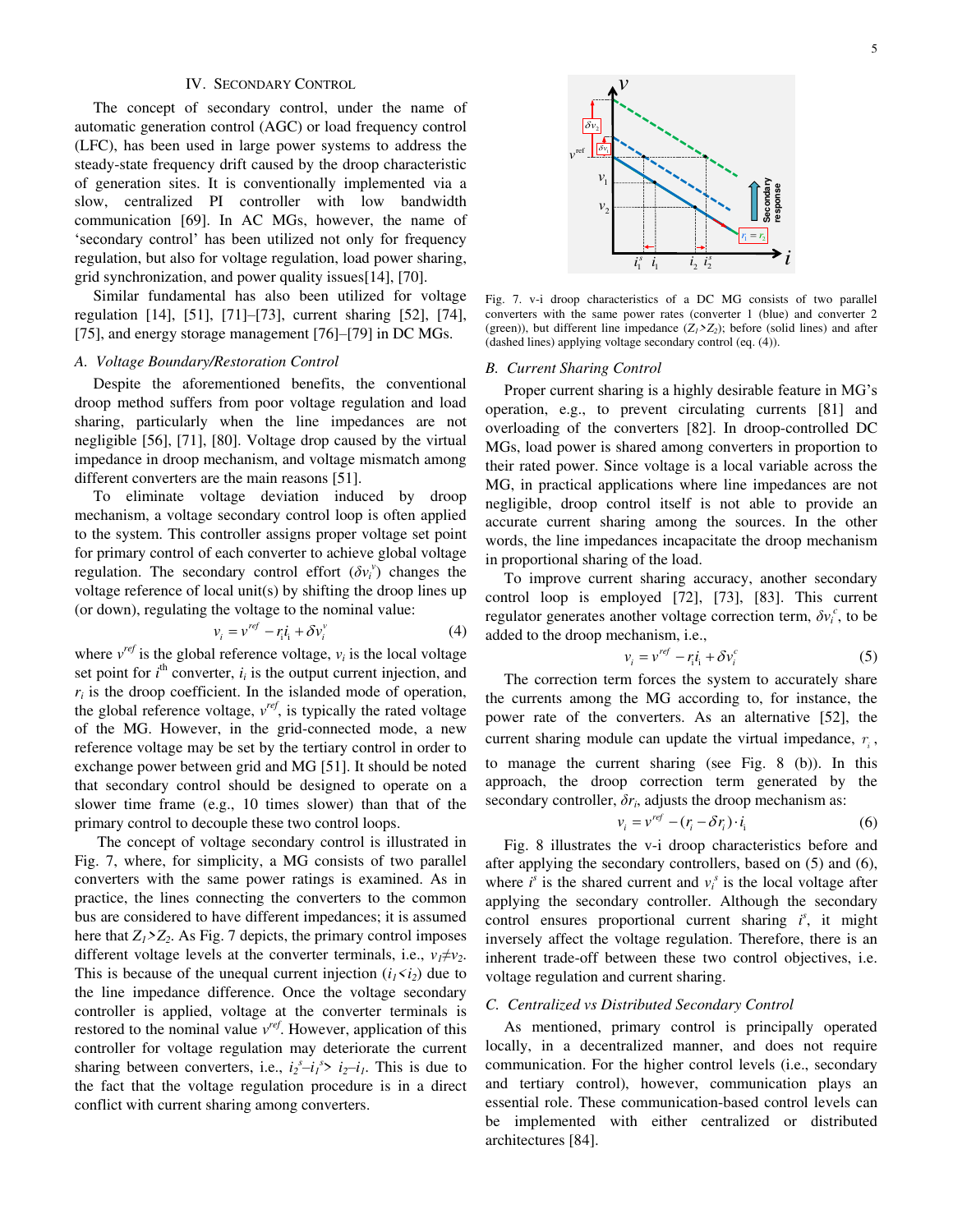

Droop control *Central secondary controller* ref *v* **LBC Primary control of source** *<sup>1</sup> . . .* voltage control 1 *r* 1 *i* 1 *v*  $v_{1dc}$ ( $v^{\text{ref}}$ ) *Electrical network* **Measured (global) variables (e.g.,**  $v_{dc}$ **)** Droop control current control ref *v* **Primary control of source** *n* P<br>M DC-DC converter *n*  $\overline{\phantom{a}}$ voltage control *n r n i n v*  $v_{\text{ndc}}$ DC source curren control P<br>Mg DC-DC converter *1* DC source **LBC**  $\delta v$ **Reference** 

Fig. 9. Centralized secondary control of a DC MG consisting of sources.



Fig. 8. v-i droop characteristics of a MG consists of two parallel sources with the same power rates (converter 1 (blue) and converter 2 (green)), but different line impedance  $(Z_1 > Z_2)$ ; before (solid lines) and after (dashed lines) applying secondary control: (a) eq. (5); (b) eq. (6).

Conventional secondary controller is unique for the whole MG. It relies heavily on centralized communication infrastructure and is usually implemented in the MG central controller (MGCC) [14], [85]. Some other functions mostly related to the tertiary control may be implemented in MGCC. Fig. 9 shows conventional secondary control architecture for a DC MG consisting of n sources controlled by local primary control and one central secondary controller, which collects remotely measured variables (e.g., MG voltage) transferred by means of a low bandwidth communication (LBC) system. Those variables are compared with the references (e.g., MG rated voltage) in order to calculate appropriate compensation signals by secondary controller, which sends them through dedicated communication channels back to the droop controller of each source.

Distributed secondary control (DSC), as a new control strategy, takes all responsibilities of the centralized controller with less communication and computation costs, while being resilient to faults or unknown system parameters [51]. Moreover, it offers scalability, and improved reliability. The idea is to merge primary and secondary control together into one local controller. Unlike the decentralized primary control, for proper operation, embedded secondary controllers need to "talk" with their companions, as highlighted in Fig. 10. In this paradigm, each agent (i.e., converters) exchanges information with other agents on a sparse communication network (see

Fig. 10. Distributed secondary control of a DC MG consisting of n sources.

Fig. 10.). Thus, every local secondary controller makes its decision in accord with its neighbors' information.

The basic working principle of DSC is to exchange the information through the neighboring communication, by utilizing a distributed protocol and achieving a consensus, e.g. on the average value of measured voltages [56], [71], [73]. Since voltages are local variables, their restoration can be done either in selected critical buses, or on the total average level. In the latter case, DSC can be exploited to generate a common signal, i.e., the average voltage, to be compared with a reference and passed through a local PI controller [56], [71]. For current sharing, however, the consensus is either on the averaged current [56] or the loading mismatch (i.e., current sharing mismatch) in the system [51], [52]. In the former case, the averaged current is compared with a reference first. In the latter, the loading mismatch is directly fed into a local PI controller to generate the correction term. Ultimately, the appropriate control signal produced by DSC is locally sent to the droop control of each converter for removing associated steady state errors.

It should be noted that the type of protocol, which is essential for making the secondary control distributed, influences the feasibility and performance of the DSC. Earlier works, e.g., [56], [71], propose distributed secondary control for load current sharing and voltage regulation of DC MGs using normal averaging technique. In this approach, however,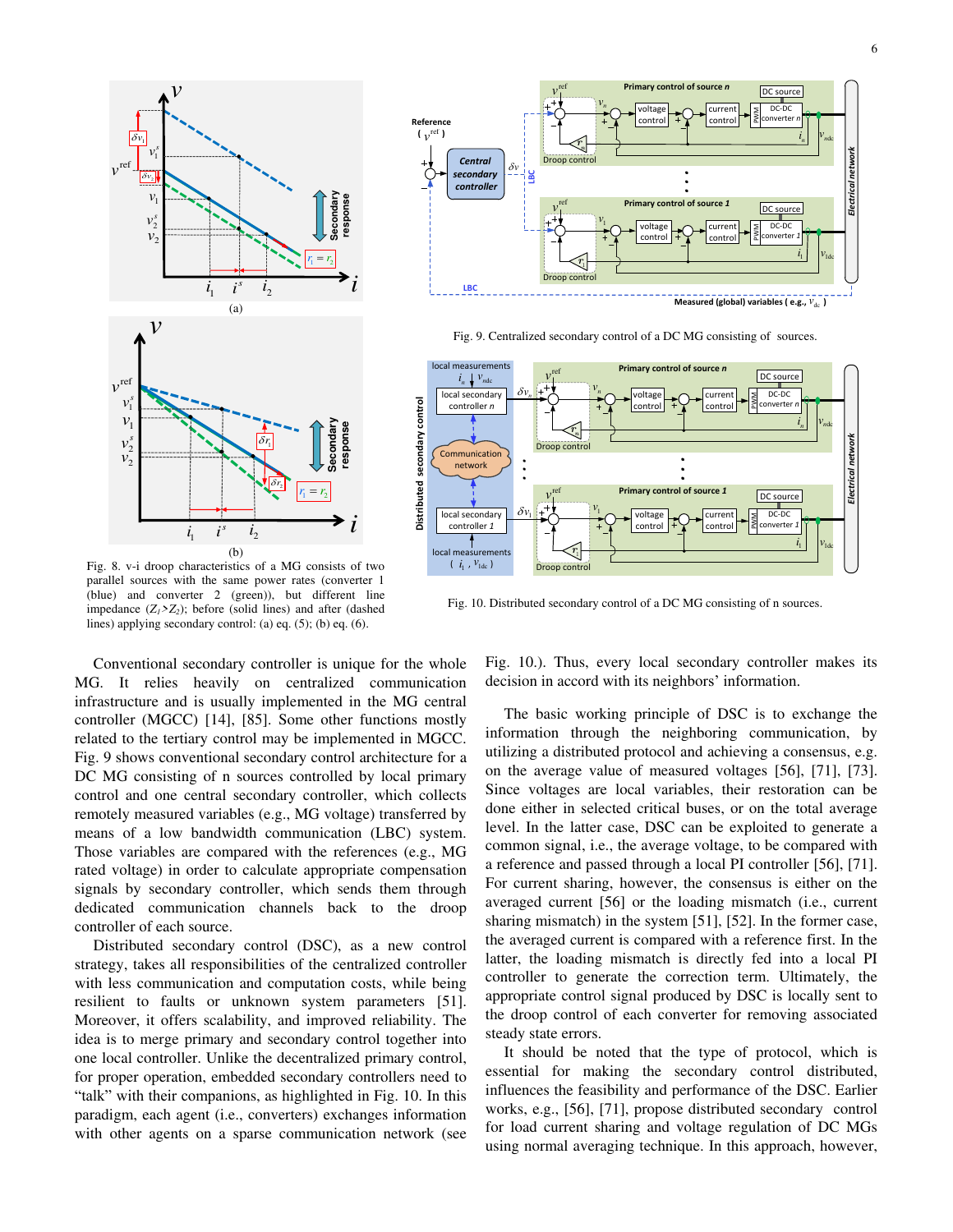all units (e.g., converters) require to communicate with all others directly in order to achieve a satisfactory performance. Recently, consensus-based algorithms have received significant attention for secondary control of DC MGs [51], [52], [86]–[90]. Consensus protocols [47], [91], [92] ensure that agents converge to a consistent understanding of their shared information in a distributed manner. They are classified to unconstrained algorithms and constrained algorithms [93]. A consensus-based approach achieves global optimality using possibly time-varying communication between neighbor units, without needing a dedicated unit.

In summary, centralized secondary control suffers from reliability risk since it exposes a single point-of-failure, i.e., any failure in the controller renders the entire system inoperable. This is because a single central controller is utilized for secondary control of the whole microgrid. In addition, it requires two-way communication links between the central controller and the sources (see Fig. 9), which adds complexity to the system. In addition, the centralized architecture conflicts with the MG paradigm of distributed generation and autonomous management, i.e., when some sources are newly plugged in/out, the central controller settings require to be updated. Alternatively, distributed methods, due to their attractive features, have recently drawn a lot of attention in secondary control of DC MGs [51], [52], [56], [71], [75], [87]. In the distributed strategy, however, each converter uses a local secondary controller where a sparse communication is often used between the neighboring units. Such a strategy can provide a satisfactory performance so long as the communication network used among the neighbors carries a minimum connectivity requirement. Therefore, loss of communication links cannot affect the operation if the communication graph remains connected. In addition, unlike the centralized architecture, when one local controller (or one converter) fails only the associated source is affected and the other controllers (converters) can still remain operational.

#### V. TERTIARY CONTROL

The main function of tertiary control, as illustrated in Section III, is to manage the power and energy with specified objectives, i.e. balanced energy storage, reduced power flow losses and minimized operation costs. Power flow management and energy scheduling are usually treated separately [33], [94]. Energy scheduling is issued for longer time range operation, providing optimal setting points for controllable units including DGs, loads and ESSs. Then, by following the optimal setting points, power flow management finds the best routine of power delivery with consideration of stochastic events as well. In certain cases, energy scheduling is not necessary, since power management is developed to guarantee a continuous operation by properly coordinating the generation and storage. Furthermore, in order to adapt to the distributed fashion of power generation, distributed optimization and management methods are becoming popular, a general review is also given in this section.

# *A. Power Flow Analysis and Control*

Although an MG system is usually of smaller size than conventional power grids, power flow issues exist when generation sites and consumers are dispersed. *Newton-Raphson* method and its extended versions are still widely used and demonstrated effective for either pure DC network or hybrid DC/AC systems [95]–[97]. Featured power flow analysis can be found in HVDC systems, where the DC grid is created by voltage-sourced-converters formulating a multiterminal DC transmission system. Power in the DC system is calculated and controlled according to terminal voltages and AC side power injections. Similar method can be applied to DC MG systems, while researchers have made adaptations according to specialized type of DG control methods, such as virtual impedance/droop control as shown in Fig. 11, in order to improve the calculation accuracy [98], [99].



Fig. 11. Power flow analysis considering virtual impedance/droop gain in DC.

Also, power flow analysis is considered a necessary step for the design and planning of an MG system in order to facilitate power flow control and protection purposes. It even becomes critical when we consider applications in vehicles, such as shipboard and aircraft power systems. A power flow study is conducted in [100] aiming to compare two typical ways of generation system arrangement in ship power system, Unit-connected or Group-connected. The results indicate a better system voltage performance and power delivery in the unit-connected case, since the generators are sort of distributed with independent voltage regulation scheme and power delivery routine. Although it was not mentioned, another advantage of unit-connected scheme is that the system is naturally much easier for protection and more robust to failures, since the separated generator units and power delivery routines are mutual backups. In [101], the power flow analysis is applied for security assessment in a MVDC shipboard power system considering the power line capacity limit. Based on the analysis, critical power lines under certain loading conditions are identified, providing necessary guidelines for system operator to avoid failure or damage. Furthermore, the power flow analysis also assists the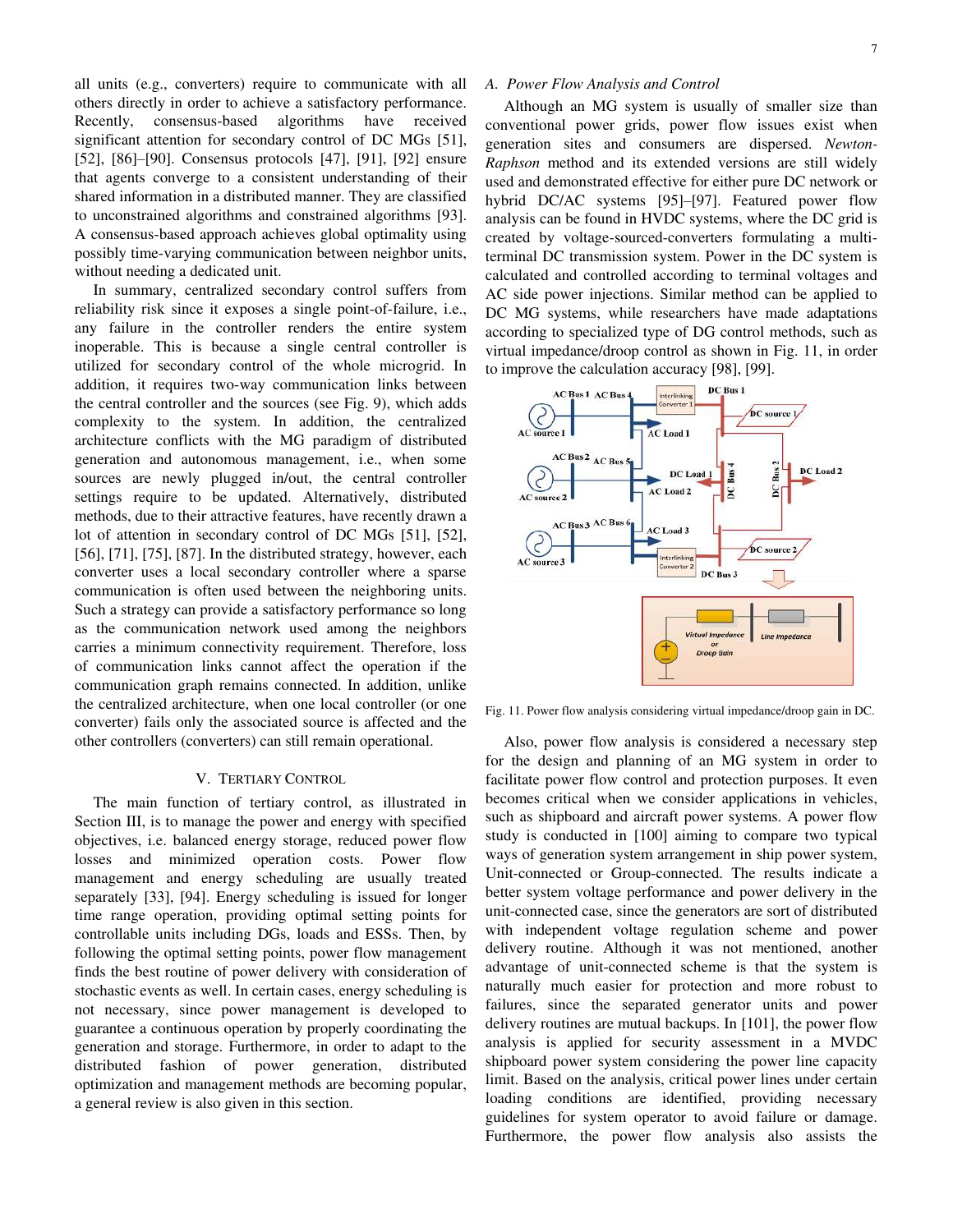application of optimization algorithms, realizing power loss minimization [78], [102], [103] or energized loads maximization [104].

Although power flow analysis provides essential knowledge for system operator to ensure safe operation, the calculation usually requires collection of global information and extensive computation. Accordingly, some autonomous power management strategies are proposed based on the energy balance between energy storage systems. The power flow between energy resources can be regulated according to the state-of-charge conditions either by varying the voltage control references [60] or by adaptive droop methods [105].

## *B. Power and Energy Management*

As off-grid operation capability is usually desired for MGs, the pre-store of energy and a well scheduled utilization of different energy resources are necessary. The power and energy scheduling is inherently an optimization based decision-making process considering a rough prediction of future conditions, e.g. weather, energy availability, and consumption levels. Taking inspiration from conventional power systems, a multi-level management is usually adopted with Unit Commitment (UC) and Economic Dispatch (ED) function differentiated [22], [29], [32], [35], [106]–[110] as shown in Fig. 12. According to the time scale of the management cycle, UC provides day-ahead solutions based on 24-hour generation and consumption forecasting aiming to find the most cost-effective combination of generating units to meet forecasted load and reserve requirements. This commitment schedule takes into account the inter-temporal parameters of each generator (minimum run time, minimum down time, notification time, etc.) but does not specify production levels, which are determined a few minutes before delivery by the ED function. The solution of ED problem is actually the cost-minimized usage of the committed assets during a single period to meet the demand, while adhering to generator and transmission constraints.



Fig. 12. Unit commitment and economic dispatch.

DC MGs, advantageous with nature interface to renewable energy and storage systems, are attracting research efforts for their future application in efficient buildings and homes [111]–[115]. A scheduling and coordination between RES, ESS and EV charging in an efficient building is presented in [111], where the optimal solution is essentially to find the proper time for absorbing grid power and charging EVs in order to minimize the operation cost. Similarly, a tariff driven

gain scheduling approach is shown in [114], where the droop gain is regulated to modify the generation level according to time-of-use electricity tariff. Taking into consideration of battery lifecycle, a multi-objective optimization problem is formulated in [116] aiming to find a balance between battery usage and grid electricity purchasing. An online adaptive EV charging scheduling method is proposed in [117] in order to coordinate the charging operation and avoid detrimental impact caused by peak demand.

In case of vehicle application, DC MGs also easily find their suitability especially in More/All Electric Aircraft/Ship power systems. Strict system operation requirements and special types of loads ask for the seamless coordination between energy storage and generation. A fine schedule of power generation and an optimized storage utilization is critical for the mission success and voyage safety. Applications of multi-agent system [104], fuzzy logic [118], and model predictive control [119], [120] have been found in those systems for scheduling and management purposes. In [104], a reduced order agent is formulated to model a zonal area with controllable loads, and an optimization problem is formulated to maximize the load energization in all agent areas. In [118], an energy management approach based on fuzzy logic is utilized to achieve multi-objective management aiming to maintain voltage stability, enhance efficiency and ensure storage availability in an all-electric-aircraft. Model predictive control, which has been widely applied in process management, also has promising applications in DC systems with clearly defined objectives, such as dynamic power balance and sharing between energy resources [119] and power flow regulation of single generation devices [120].

# *C. Distributed Optimization and Scheduling*

Recent years consensus algorithms have been extensively studied and applied for secondary functions, such as voltage/frequency regulation and current sharing control, while the applications to tertiary optimization and scheduling are relative limited because of higher complexity and larger amount of information needed for those purposes. However, some research works are carried out to solve this issue either with proper formulation of optimization problem or by using modified version of parallel computing algorithms [121]– [125]. A generalized issue in DC power conversion system is presented in [49], where the efficiency of paralleled converter system can be enhanced by using proper number of converters and keep their efficiency at optimal point. Dynamic consensus algorithm is used for essential global information sharing in order to assist the optimization. Similarly, a consensus algorithm based distributed management approach is proposed in [125], a cost minimization optimization problem is formulated and implemented in a multi-agent scheme realizing a fully distributed control over the system. The generalized scheme is shown in Fig. 13, in which the upper level consists of four modules: *initialization and measurement module* provides start-up/updated local information, *communication module* exchanges essential global information with neighbors, *objective function discovery module* finds the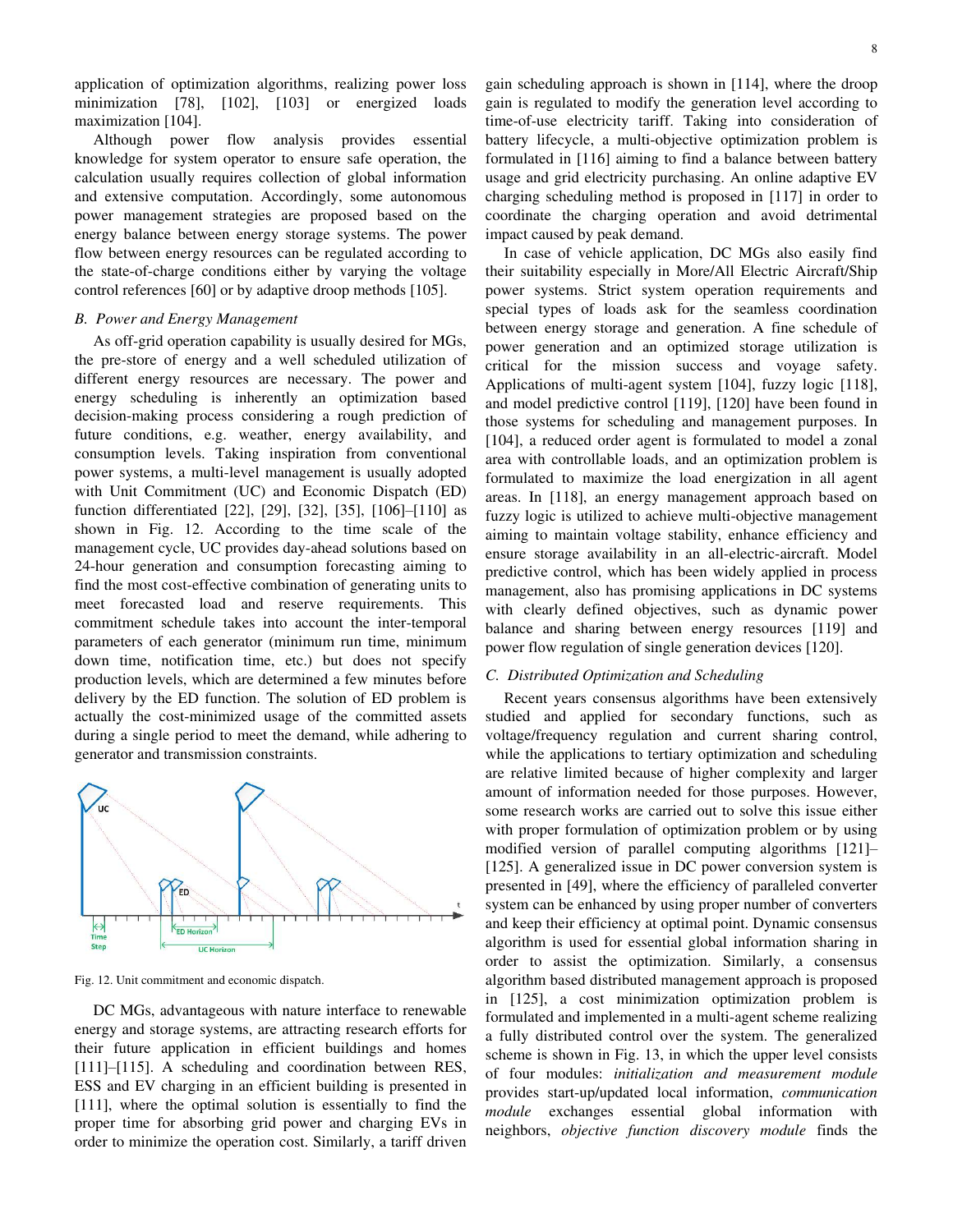objective function value, and finally the *local information update module* sends the optimal solution to control level. In [121], a game theory based distributed energy management strategy is proposed for a DC home application, where MG management system acts as the leaders deciding a minimum generation level to maximize the profit, and on the other hand the consumers act as the followers making local decisions about consumption level.

In general, the control and management structures found in above applications, as that was shown in Fig. 13, can be summarized by the agent based hierarchical control structure proposed in Section III. Through the above examples, it is obvious that the distributed management and scheduling are also essentially consensus problems demanding an iterative calculation process. While the system flexibility is largely improved, information security issue is another practical challenge.



Fig. 13. Agent based distributed optimization example structure.

# VI. COORDINATED CONTROL FOR DC MICROGRIDS

Considering the drawbacks of conventional droop control methods, coordinated control among different units in DC MGs are necessary to maintain system stability, enhance power quality and achieve some additional control functionalities. In order to avoid single point failure, distributed control methods with complementary communication network are preferred for these coordinated control algorithms.

# *A. State-of-Charge Equalization Strategies*

ESSs are frequently used in DC MGs to mitigate the intermittence of DERs and load variations. An optimal operation mode for distributed ESSs is that their state-ofcharge (SoC) can be balanced in both charging and discharging process automatically. In the meantime, the injected or output power can be equalized accordingly. Hence, a coordinated operation among multiple distributed ESSs can be achieved. In [64] and [126], the above coordinated operation is realized by modifying the droop coefficients. In particular, in charging process, the droop coefficient is set to be proportional to the  $n<sup>th</sup>$  order of SoC, while in discharging process, it is set to be inversely proportional to the  $n<sup>th</sup>$  order of SoC, as shown below:

$$
\begin{cases}\nv_{\text{dci}}^* = v_{\text{dc}}^* - m_0 \text{So} C_i^n \cdot p_{\text{oi}} \quad \text{(charging)} \\
v_{\text{dci}}^* = v_{\text{dc}}^* - \frac{m_0}{\text{So} C_i^n} \cdot p_{\text{oi}} \quad \text{(discharging)}\n\end{cases} \tag{7}
$$

where  $SoC<sub>i</sub>$  is the SoC of ESS #i, *n* is the order of SoC,  $m<sub>0</sub>$  is the initial droop coefficient when SoC equals  $100\%$ ,  $p_{oi}$  is the output power of converter #i.

By using the above method, the SoC balancing and injected/output power equalization can be achieved automatically in both charging and discharging process, as illustrated in Fig. 14.



Fig. 14. SoC balancing and power equalization using the SoC-based droop control method. (a) SoC balancing results (original size); (b) zoom-in result of the square area in (a); (c) output power equalization results.

#### *B. Frequency Coordinated Virtual Impedances*

As shown in (7), when output current is selected as the feedback variable, the droop coefficient can be used as a virtual resistance. Meanwhile, this virtual resistance can be used to implement some additional functionalities. This is a flexible way for DC MG to involve an additional degree of freedom into its control scheme. However, it should be noted that the virtual resistance in (7) is only implemented as a DC term. The concept of virtual impedance in DC MGs can be further expanded in a wider frequency range. In [127], a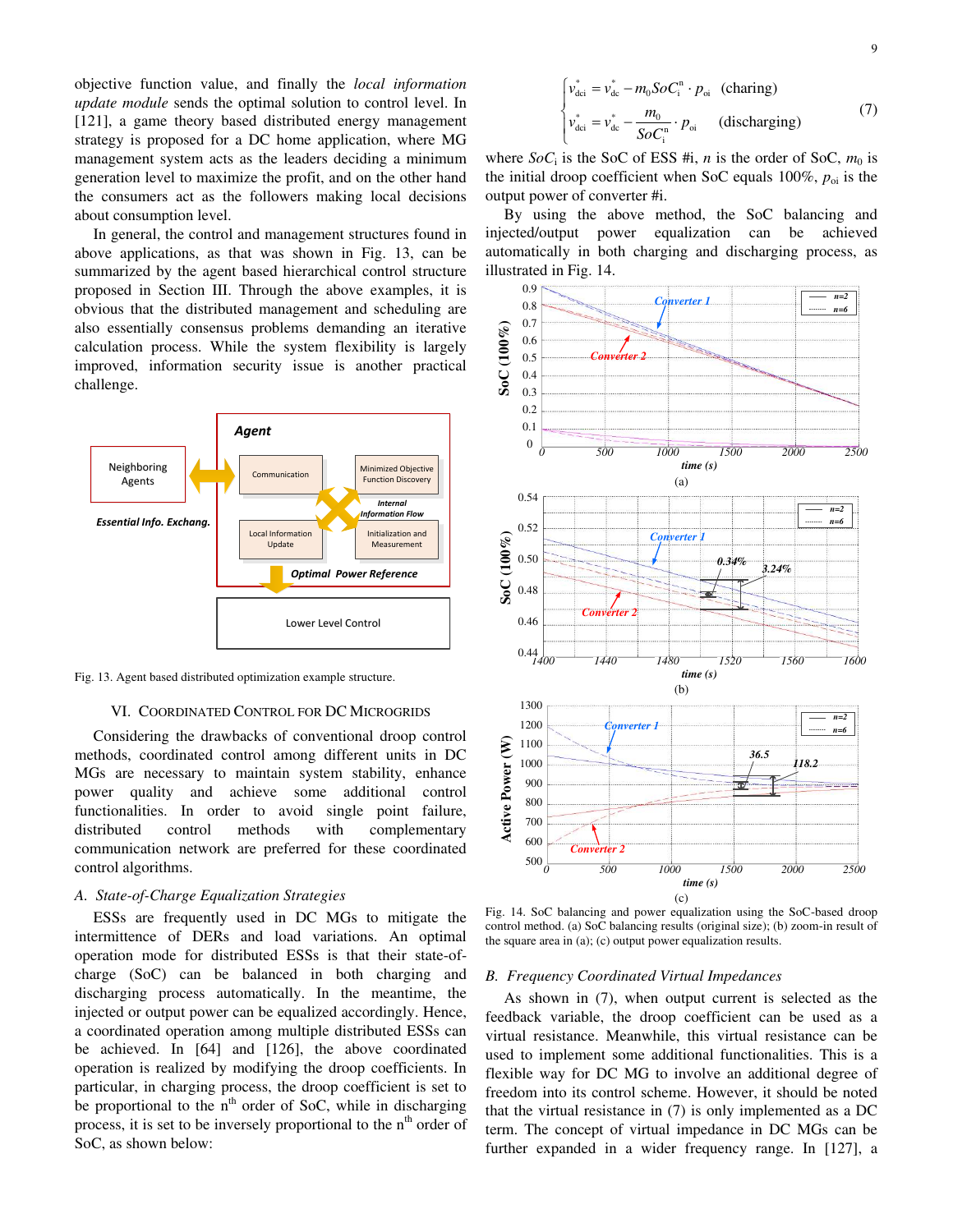frequency coordinated virtual impedance is proposed to achieve autonomous operation of DC MGs. Especially for hybrid ESSs, by manipulating and reshaping the virtual impedances in different frequency ranges, the autonomous operation of battery and super-capacitor can be achieved simultaneously.

# *C. Combined Voltage-Shifting and Slope-Adjusting Strategy*

Although load power sharing can be achieve by using conventional droop control method, there are still two drawbacks that need to be noticed [71]. First, since conventional droop control is realized based on adjustable voltage deviation, the power quality of DC bus voltage is influenced to some extent. Second, when considering line impedance in DC MGs, the DC voltage at each DG terminal cannot be exactly the same. The voltage across line impedance impacts the DC bus voltage. Furthermore, it degrades load power sharing accuracy.

In order to cope with the above two drawbacks of conventional droop control, several approaches are proposed to eliminate the voltage deviation and enhance current sharing accuracy. In [14], a centralized secondary control method is proposed to restore the PCC voltage, while in [71] and [56], the DC voltage deviation at each DG terminal is eliminated by controlling the average voltage. In the meantime, current sharing accuracy is enhanced by involving an additional compensating term generated by average output current control. In [51], [52], [74], besides the voltage compensating terms that are used to restore DC voltage and improve load current sharing accuracy, the droop coefficient is also dynamically adjusted to regulate the output impedance of each DG converter. Hence, the dynamic sharing performance can be further enhanced.

# VII. PLUG AND PLAY OPERATION IN DC MGS

In recent years, the words "Plug and Play" (PnP) have become increasingly popular in the context of MGs. Borrowed from Communication and Computer Science, PnP refers to the possibility of adding or removing DGs with minimal effort or human intervention. PnP is therefore related to the concept of flexible MG structures that can be adapted over time in a seamless way. Often, it also implies a degree of modularity in the interconnection of MG components. These features, have motivated the study of MGs since their early days [128] and are still central in the area of agile power systems [129]. However, PnP has been used in various publications with very different meanings. Next, we review the main contributions on PnP in the field of DC MGs.

In some works, PnP refers to hardware design with the goal of reducing integration costs when new DGs are added or removed. As an example, [130], describes the design of DC/DC converters that synchronize automatically when added to an MG. In the large majority of papers, however, PnP is related to features of the control system. More precisely, it conveys the idea that the control layers of the MG can be updated easily, in order to accommodate for the addition and removal of DGs. Features of PnP control schemes can be classified according to the following criteria:

- *The control layer.* As shown in the previous Sections, controllers of DC MGs are usually structured into hierarchies. PnP operations can concern a specific layer (e.g. primary, secondary, tertiary) or more layers simultaneously.
- *The MG topology*. Some PnP controllers are tailored to specific structures of the electrical graph. For instance, MGs with a bus-connected topology are often assumed. So far, only few approaches have been developed for MGs with more general, meshed topology.
- *Centralized vs. decentralized/distributed control.* As described in Section II, these architectures differ for the presence of a unique controller (centralized schemes) or a local controller for each DG (decentralized/distributed). In order to ease the addition/removal of DGs, PnP approaches often assume decentralized controllers. However, for achieving advanced behaviors, such as current sharing, distributed architectures have been considered. In this case, in order to avoid burdensome communication that might spoil scalability of the MG, it is implicitly assumed that the communication graph is sparse.
- *Centralized vs. scalable control design.* In some approaches, the off-line design phase requires to use a model of the whole MG. In these cases, control synthesis is centralized [16] and the main problem is that design complexity can increase tremendously with the MG size. Furthermore, even if decentralized or distributed controllers are used, the addition/removal of DGs requires to update all local controllers. In order to overcome these issues, one must add constraints on the information flow in the design phase. For instance, on might require that the synthesis of a local controller can be based on a model of the corresponding DG only or, at most, on the model of its neighbors, i.e. DGs directly connected through power lines. When the complexity of local control synthesis is independent of the number of DGs in the MG, the design becomes scalable [16].

Primary controllers with PnP features have been proposed in [131]–[134]. These papers focus on decentralized architectures where local controllers act on converters interfacing individual DGs. The goals of control design are to guarantee voltage stability in the MG and suitable levels of performance (e.g. fast enough compensation of load steps). In [131], the authors study DC MGs connected with constant power loads and provide local controllers that are implemented through passive circuits connected to the inverter terminals. PnP means that voltage stability is guaranteed irrespectively of parameters of electrical lines. However, no explicit design procedure is provided for MGs with more than two converters. In [133] the authors consider MGs composed by elementary DGs given by the parallel combination of a fuel cell, a photovoltaic system and a supercapacitor. The primary controller of each DG is obtained by combining a voltage controller with a virtual impedance using a dynamic droop gain. As in [131], PnP denotes robustness of stability against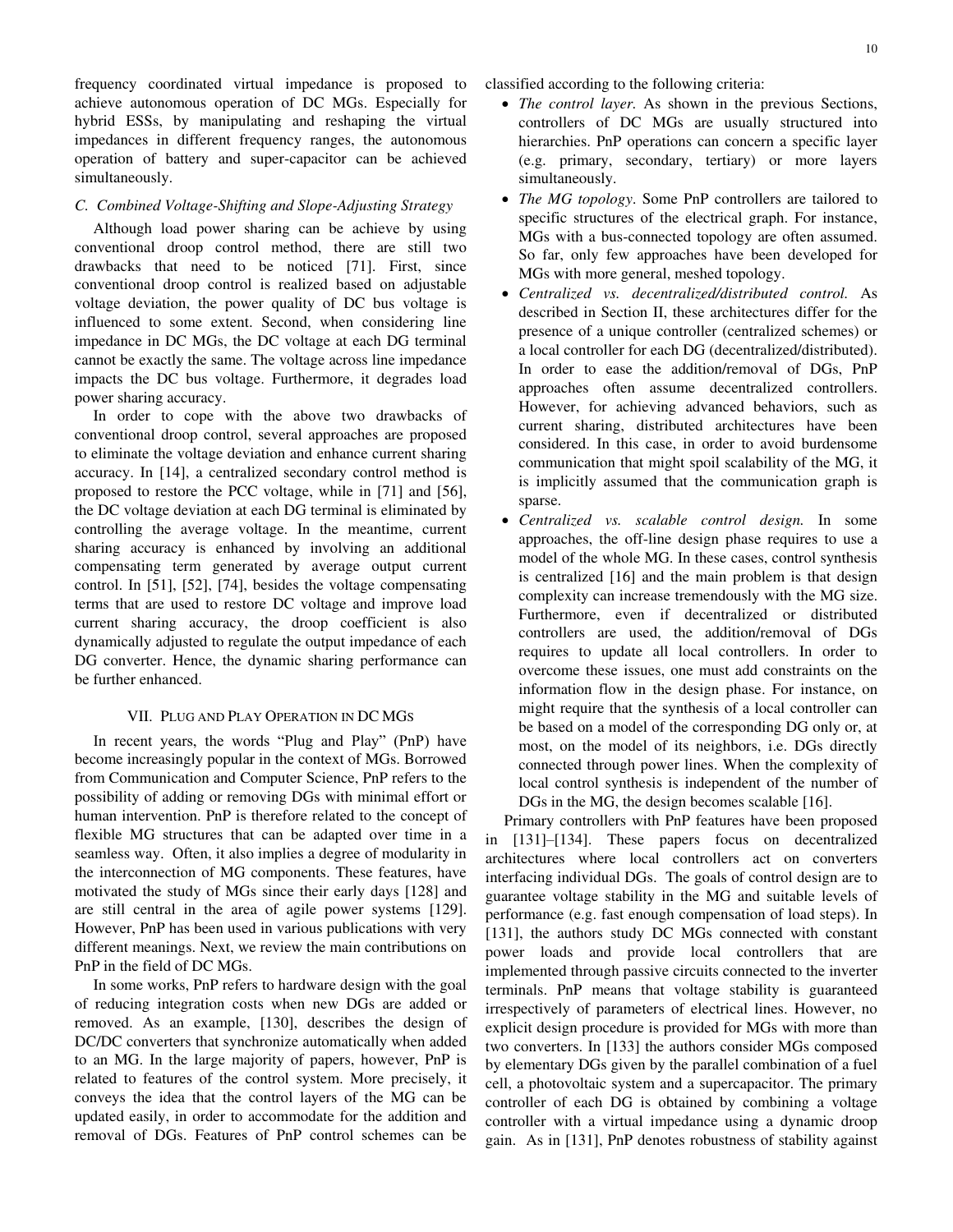uncertainty affecting the MG parameters. Stability analysis is conducted using a specific MG with 4 DGs and a meshed topology. In particular, control design is centralized, as it is based on the characteristic polynomial of the linear timeinvariant closed-loop MG model.

Primary control schemes for MGs with more general topologies are presented in [134]. More precisely, [134] considers load-connected MGs, meaning that loads are connected only to the output terminal of inverters. This is however a mild restriction because arbitrary interconnections of DGs and load nodes can be always mapped into loadconnected MGs through Kron reduction [135], [136]. In [134], PnP refers to a scalable control synthesis method where (i) local optimization is used for testing whether the addition of a DG will spoil voltage stability of the overall MG; (ii) when a DG is plugged in or out, at most neighboring DGs have to update their controllers and (iii) the synthesis of a local controller uses only models of the DG and lines connected to it. The synthesis procedure is illustrated in Fig. 15. Recently, in [137] the method has been extended to avoid the use of power line parameters, hence improving robustness of the controllers. For general linear systems, control design procedures with similar features have been proposed in [138],  $[139]$  (see also  $[140]$ ,  $[141]$  for related approaches).



Fig. 15. Example of the PnP design method in [134] for an MG composed by DGs 1,2 and 4 connected by electric lines (orange arrows). DG 3 issues a plug-in request to its future neighbours (DGs 2 and 4). A plug-in test is executed and, if passed, new stability-preserving controllers are designed for DGs 2, 3, and 4.

Design procedures for decentralized primary controllers have been also proposed for HVDC systems. In particular, the approach in [142] guarantees stability after the plug-in and out of DGs in a bus-connected topology, even though the word PnP is not explicitly used.

Secondary controllers allowing for PnP operations have been analyzed in [88]–[90], [132], [143], [144]. As reviewed in Section IV, one goal of secondary control is to compensate for deviations of voltages from reference values, which might be caused by primary controllers, and to achieve advanced behaviors such as current sharing and voltage balancing. To this aim, distributed control architectures based on consensus algorithms are often used.

Consensus algorithms were originally proposed for achieving desired emergent behaviors in physically decoupled multi-agent systems, independently of the number of agents and under very mild assumption on the topology of the communication network among agents [46], [47]. Therefore, the design of consensus-based controllers is expected to be scalable and to lend himself to PnP operations. However, in the context of MGs, consensus algorithms are coupled with primary-level controllers and stability of the overall closedloop system cannot be given for granted.

In [143], [144] bus-connected MGs with ideal power lines are considered. The topology of the communication network linking DGs can be general, albeit connected. Current sharing is realized through a secondary-level consensus scheme that allows for PnP operations, in the sense that DGs can be plugged-in or out without disrupting system operation. Stability of the closed-loop MG is analyzed in [143] even in presence of communication delays and finite bandwidth of channels. This is achieved using the characteristic closed-loop polynomial of the whole system. However, the design of local regulators, based on this criterion, must be conducted in a centralized fashion. The design procedure in [144] suffers from a similar drawback. Bus-connected MGs are also considered in [89], with the goal of analyzing the impact of the network topology and communication non-idealities (e.g time discretization) on performance. In particular, a simulation study shows that parameters of secondary controllers, as well as the communication rate, might destabilize the system, if not carefully chosen. However, when the secondary layer is properly tuned, the control scheme realizes a PnP function, in the sense that it is robust to changes in the topology of the communication network. Secondary consensus-based controllers for MGs with more general topologies are presented in [88]. They are coupled with primary-level adaptive droop regulators accounting for battery state of charge. Stability however, is analyzed only for specific MGs using the root locus or through simulations.

Systematic methods for the scalable design of secondary controllers in MGs with general topologies are proposed in [132] and [90]. In [132], the authors present primary droop regulators tightly coupled with secondary consensus filters for guaranteeing voltage stability and current sharing. Stability of the overall MG is rigorously shown under the assumption that inner voltage and current loops can be treated as unitary gains. For this approximation to hold, the interconnection of DGs, equipped with inner loops only, must be asymptotically stable.

Voltage stability can be guaranteed using the primary controllers in [134]. This observation motivated research on how to couple them with a consensus-based secondary layer [90]. The consensus-on-current scheme in [90] is accompanied with a proof that, when a DG enters or leaves the MG, current sharing and voltage balancing are preserved by updating secondary controllers of the DG and of its neighbors in the communication network.

In the tertiary level of the control hierarchy, contributions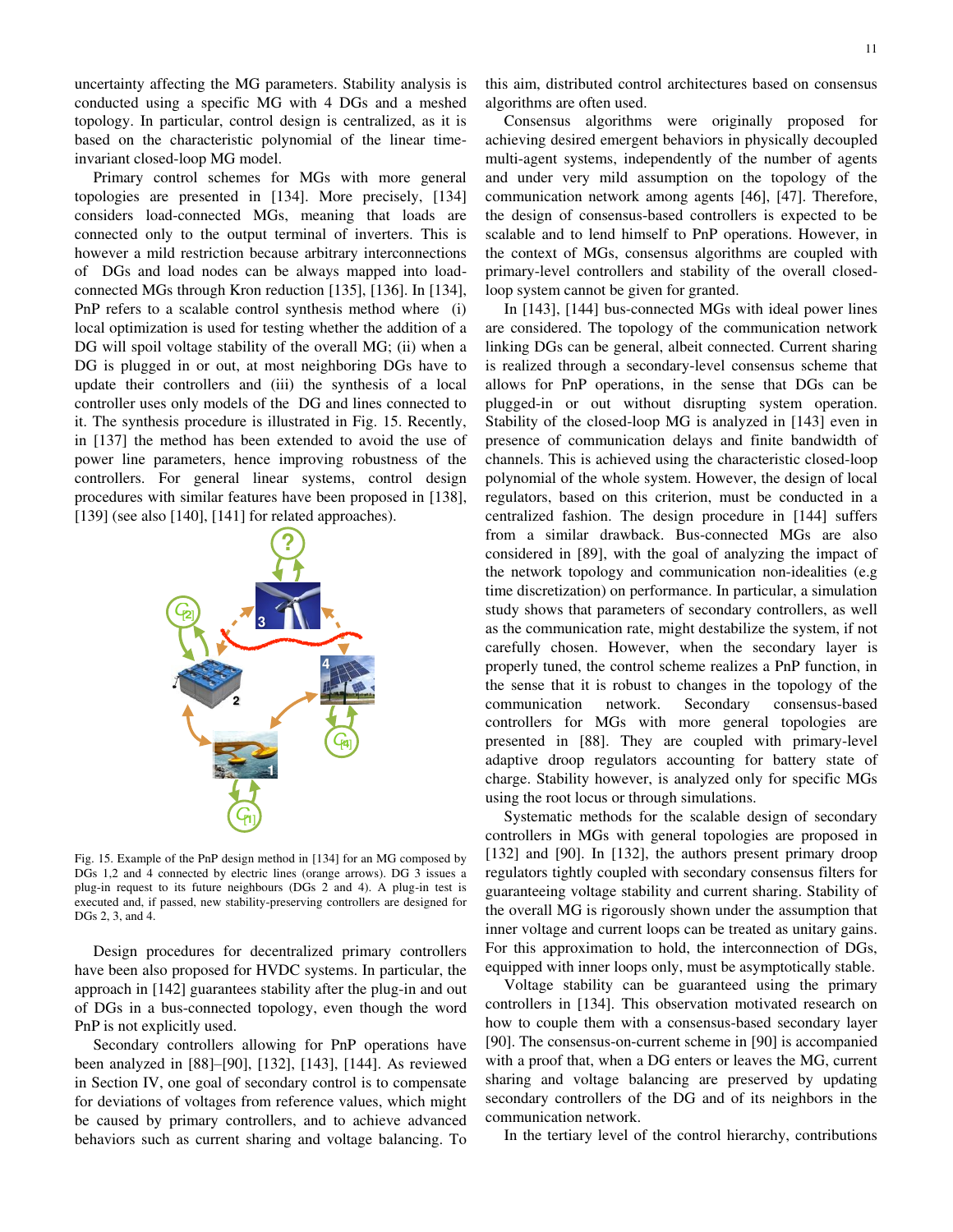on PnP methods are much more scarce. In general, different DGs, such as PV panels or batteries, can work in different modes of operation, each characterized by a different local controller. For instance, batteries can be in charging mode or contribute to regulation of voltages in the MG. The tertiary layer performs unit commitment and decides the operation mode of different DGs, ensuring that there are always sufficient DGs to meet the consumption demands and guarantee voltage stability. In [145], PnP denotes the possibility guaranteeing this behavior through communication in bus-connected MGs. Furthermore, an experimental validation of the proposed protocol is provided. A more general tertiary layer, accounting for heterogeneous DGs, is studied in [146]. Although computation of the discrete control actions is centralized, in [146] PnP refers to the fact that the supervisor can be easily updated when DGs are plugged in or out.

#### VIII. ACTIVE DAMPING IN DC MGS

Electric loads in conventional distribution system can be regarded as a combination of power loads, current loads and impedance loads. For current and impedance loads, they normally do not induce stability degradation. However, power loads, also known as constant power loads (CPLs), refer to the loads which consume constant amount of power regardless of their input voltage. The CPLs degrade system stability due to their negative incremental impedance. The effect of CPL can be expressed as:

$$
\frac{\partial v_{\text{o}}}{\partial \dot{\boldsymbol{i}}_{\text{o}}}\Big|_{(V_{\text{o}},\boldsymbol{I}_{\text{o}})} = \frac{\partial}{\partial \dot{\boldsymbol{i}}_{\text{o}}}\Big(\frac{P_{\text{o}}}{\dot{\boldsymbol{i}}_{\text{o}}}\Big)\Big|_{(V_{\text{o}},\boldsymbol{I}_{\text{o}})} = -\frac{P_{\text{o}}}{I_{\text{o}}^2}
$$
(8)

where  $v_0$  and  $i_0$  are the instantaneous load voltage and current, respectively, and  $P_0$ ,  $V_0$  and  $I_0$  are the steady-state load power, voltage and current at a given operating point. Based on the derivation in (8), it is observed that the incremental impedance is negative, which degrades the system damping and may impose stability issues. In DC MG, the most typical CPLs are the loads interfaced through tightly regulated power converters, e.g., electronic devices and electric drives, as shown in Fig. 16.



Fig. 16. DC MG with constant power load

The instability due to input filters of the closed-loop converters was first experienced in 1970's [147]. To overcome the stability problems (power oscillation) caused by the CPLs, passive methods have conventionally been introduced [148]– [150]. However, such methods may introduce power losses and reduce the efficiency [151]. Due to the aforementioned limitations of the passive damping methods, feedback control based methods have been proposed. These methods, also known as active power damping methods, offer enhanced efficiency. The instability due to the CPLs inclusion is inherently a nonlinear phenomenon, and therefore a few solutions employ nonlinear control techniques to overcome such instability problems [152]–[154]. In 1998, Ciezki and Ashton have introduced a nonlinear control law for a DC/DC buck converter to ensure the asymptotic stability and to eliminate the nonlinearity imposed by the CPL using a pseudo-linearization technique [152]. However, the proposed feedback linearization method works properly for a limited range of CPLs, i.e., it provides the local stability.

Kondratiev et al. have used the synergic control theory to stabilize parallel connection of some DC/DC buck converters supplying resistive loads [153]. A general nonlinear synergic PI controller is applied to the average model of the converter. The simulation results demonstrate that the constant disturbances are suppressed, the errors of the current sharing among parallel converters are eliminated, and exponential asymptotic stability is ensured. However, the paper lacks a detailed analysis for CPLs and input filters.

The large-signal dynamics and control of a buck converter supplying a downstream DC–DC converter have been studied in [154]. The proposed controller includes an instantaneous current feedback loop which employs a hysteresis control augmented with a PI controller to adjust the output voltage of the converter. The large signal averaged model of the DC/DC buck converter is used to verify its robust stability around the operation point.

In [155], the authors address the instability issue using a nonlinear feedback loop referred to as the loop cancellation. The proposed method can theoretically compensate for any amount of CPL and can be implemented on different types of converters. The CPL is modeled by an internal loop whose impact can be removed by introducing an outer loop to the open-loop converter. This stabilizing controller moves the poles of the open-loop system to the stability region. Then, a servomechanism feedback controller is designed for the stabilized converter. The paper requires a robust stability analysis to show its robust performance with respect to the unknown CPLs.

In [156], the authors propose three structurally simple active damping methods based on linear feedback loops to stabilize the voltage source converter (VSC) interfacing a DC MG to an external ac system. The active damping methods inject a signal, referred to as internal-model active damping signal, to adjust the VSC impedance. The damping signal can be applied either to the outer, the intermediate or the inner control loops of the interface VSC. The outer and the intermediate loop compensators provide the system with more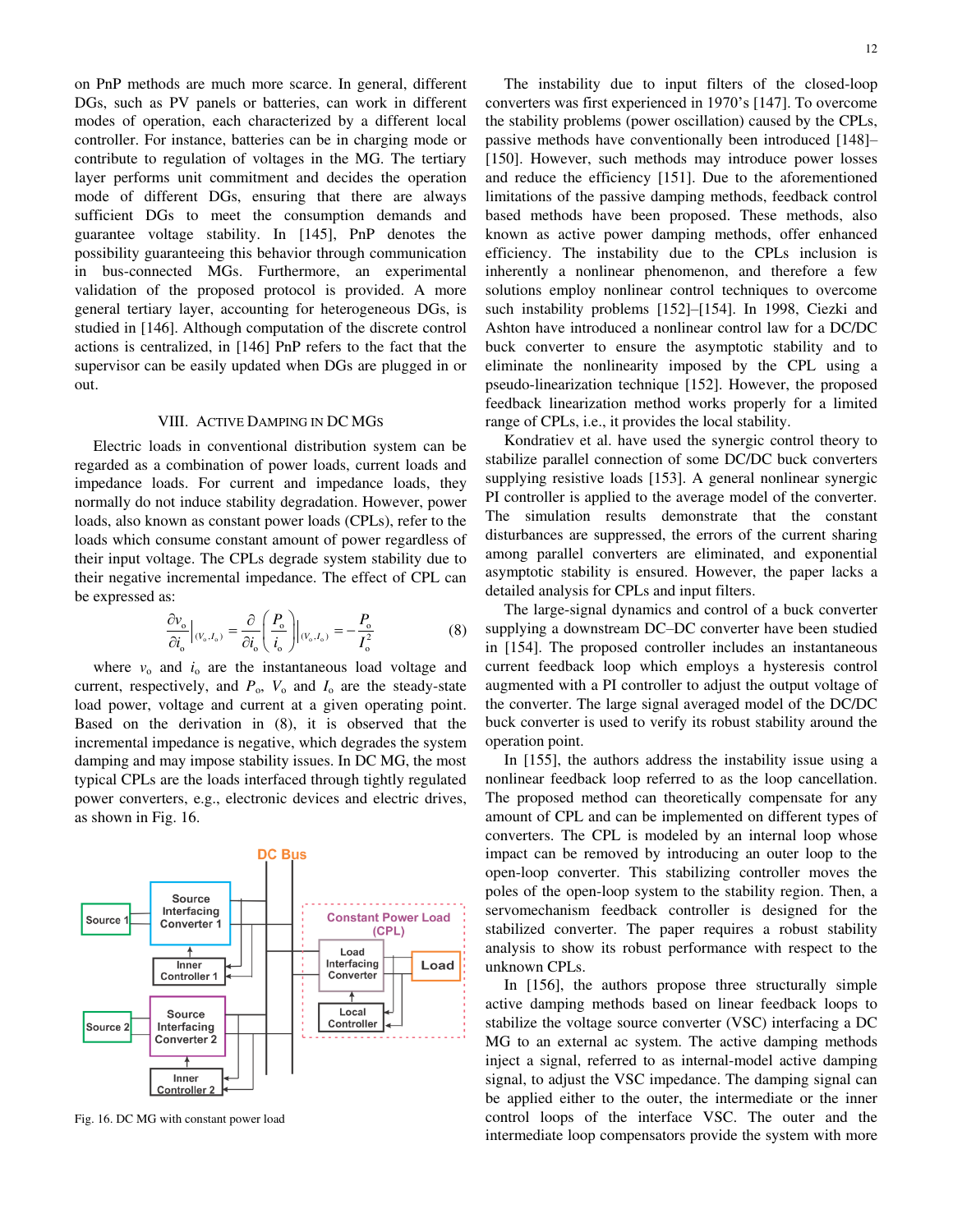damping factor. However, the inner loop compensator offers a better voltage control performance while its damping factor is not as high as the other two loop compensators. The main drawback of the proposed methods is that they only guarantee the stability for a small neighborhood of the operating points.

The stability analysis of cascade converters with CPLs in current controlled mode has been discussed in [157]. The stability about the equilibrium point is investigated using the Lyapunov linearization method (indirect method). A smallsignal criterion is proposed and using the mixed potential theory, the region of attraction for the equilibrium point is estimated. A general stability criterion in terms of system parameters is finally proposed which can be used to design the controller. The main drawback is the conservativeness of the proposed criterion.

In [158], the authors have introduced self-disciplined stabilization concept using passivity control. The stabilization technique ensures the stability of the overall DC MG provided that each individual converter satisfies the proposed stability discipline. In fact, the design process is carried out individually for each converter, and there is no need to derive the entire MG model. This provides robustness against any change in the structure of the overall MG system. To improve the stability margin of the proposed self-disciplined criterion, a passivity criterion with more restrictive phase condition is proposed. The passivity margin criterion presents explicit phase margins and overcomes the transient oscillations. To improve the passivity of the converter, a control algorithm is introduced which is implemented through a voltage feedforward control.

The authors of [159] propose two active compensation methods for Line Regulating Converter (LRC) in a DC MG with high penetration of power electronic converters. The MG is modeled by a simplified transfer function. The transfer function is then used to design two different control systems using Compensation Transfer Function and Codesign methods. In the first method, the controller transfer function is shaped such that the adverse effect of the CPLs is eliminated. The CPL often imposes some limitations when the network input impedance is non-minimum phase. In the Codesign method, the LRC controller is designed considering DC MG properties. Both methods have been experimentally implemented and tested.

In [160], a fault tolerant multi-agents stabilization system (MASS) is implemented to ensure the stability of the DC MG. The main advantage of the proposed method is that it guarantees the robust stability even when a converter is suddenly shut down (loss of operation) or in case that the MG system is subject to reconfiguration or development. In the proposed MASS approach, to attenuate the impact of the CPLs on the system stability, the CPL set-points are modified during fluctuations of the power. In order to optimize the effect of each stabilizing agent on the system stability, an objective function is defined which results in design of the agent itself.

In many active damping methods, a stabilizing current component is injected into the CPLs to achieve an input impedance with stable characteristic. However, the injected current component may result in undesired performance of the loads, e.g., the fluctuation in rotating speed of tightly regulated motors. In order to avoid such shortcoming, a method that stabilizes the system from source-side converters rather than the CPLs side has been proposed in [161]. A virtual resistance is built in the source-side converter which is operational around the resonant frequency of the LC input filter and thus can ultimately reduce its output impedance to satisfy Middlebrook's stability criterion [147]. In the proposed method, to preserve system stability, the resonant frequencies of different LC filters of parallel CPLs must differ from each other.

The virtual-impedance based stabilizers are used to improve damping in DC MGs with CPLs, and guarantee the stable operation [162]. The virtual impedances are incorporated in the output filters of the interface converters in the second stage of a multistage configuration. One of the virtual impedances is connected in series with the capacitive filter, and the other one is connected to the output of the converter. The unstable poles due to the CPLs are then moved to the left-half s-plane resulting in a closed-loop stable system. Introduction of virtual resistance in droop control also improves CPL stabilization; this interesting link is recently established in [105].

A control strategy for damping of power oscillations in a multi-source DC MG with a hybrid power conversion system (HPCS) is proposed in [133]. The HPCS controller includes a multi-loop voltage controller and a virtual impedance loop for stabilizing the system. The virtual inductive impedance loop, whose gain is determined using small-signal analysis and pole placement method, applies a dynamic droop gain to damp the low-frequency oscillations of the power management control unit. The robust stability analysis shows that the closed-loop system is robust against uncertainties imposed by MG parameters. The authors have verified the performance of the proposed method using hardware-in-the-loop (HIL) tests carried out in OPAL-RT technologies.

The CPL has inherent nonlinear characteristic and therefore it is necessary to establish the overall stability of DC MG in presence of such loads [193]–[196]. The problem is further aggravated by the interaction among different subsystems and the uncertainties associated with renewable power sources (if present). Therefore, the overall system stability cannot be guaranteed, even if the individual subsystems are stable. There have been several tools proposed by the researchers to assess the stability in such situations [164], [167], [168]. CPL may also cause total voltage collapse. Some researchers have proposed the use of LC input filter to stabilize CPL [169]. Authors in [170] have used feedback linearization technique for DC/DC buck converter loaded with a pure CPL to obtain its linear model. Furthermore, a reduced order observer is used to estimate the CPL power and its derivative, and to ensure the accuracy of linearization in entire operating range, i.e., to improve the transient performance. A full-order state feedback controller is proposed for the feedback linearized converter model. In [171] a technique referred to as Synergetic Control, similar to Sliding Mode Control, is proposed. The technique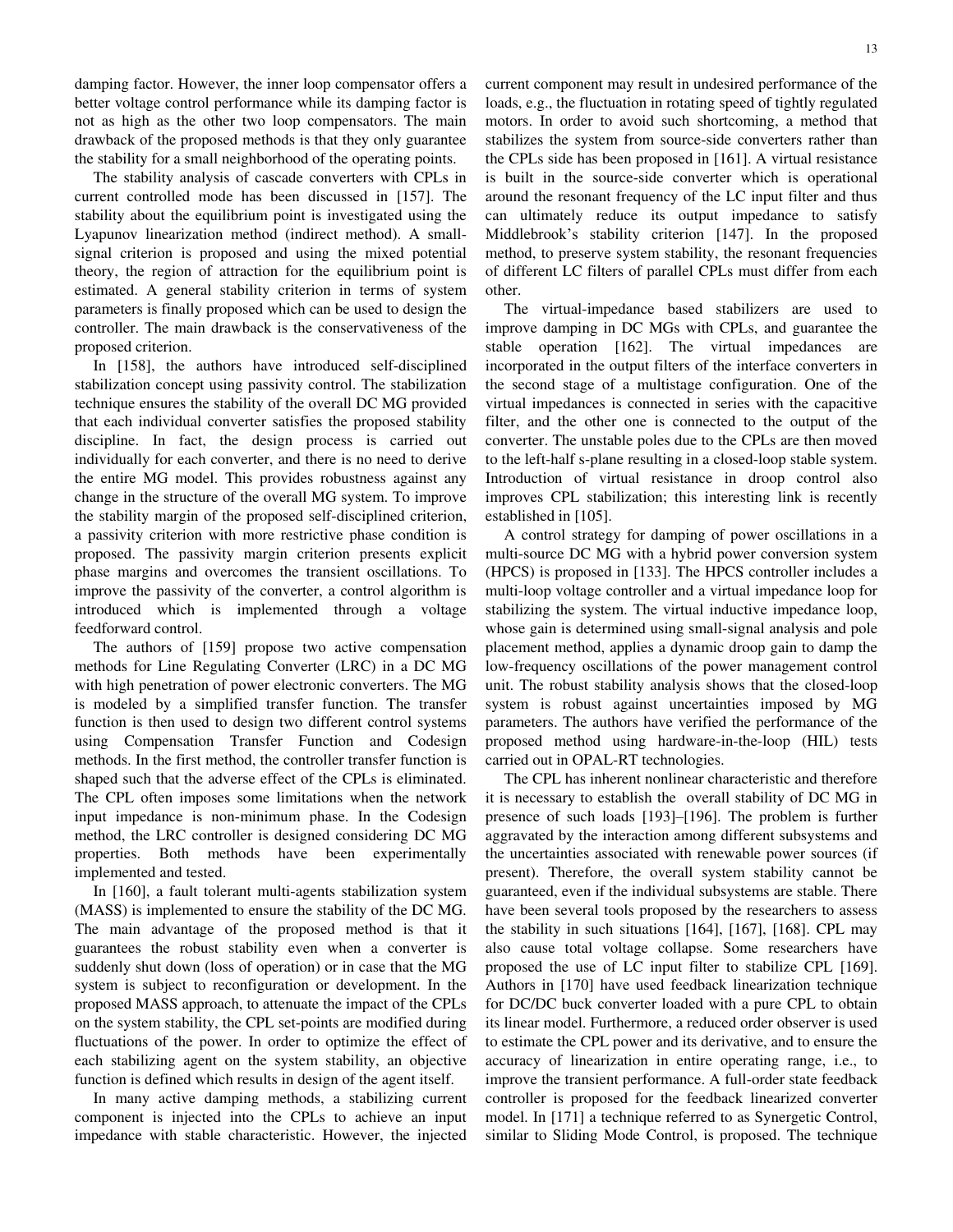requires selection of desired dynamics and a control law to ensure that desired dynamics is reached. Passivity based technique to mitigate destabilizing effect of CPL is proposed in [172], [173]. This technique works on principle of energy conservation i.e. energy supplied is equal to sum of energy stored and energy dissipated. The passivity based controller modifies energy dissipation function though introduction of virtual impedance matrix. A coupling based technique or amplitude death is coupling induced stabilization of the equilibrium points of an unstable system. The sufficient strength of coupling and different natural frequencies of the systems being coupled, are the two requirements for stabilization through amplitude death. The technique originally belongs to nonlinear dynamical systems and has recently been applied for open-loop stabilization of the DC/DC converters in a DC MG in the presence of CPLs. In reference [163], authors have proposed a heterogeneous and time-delay coupling to stabilize a DC/DC Buck converter supplying a CPL. Sliding mode control approach is also proposed to ensure robust stabilization of DC MGs in presence of CPL [174].

# IX. CONTROL ALGORITHMS FOR ISLANDING DETECTION AND PROTECTION IN DC MGS

# *A. Islanding Detection*

Islanding is a condition in which one or more DG units and their dedicated loads, usually at a distribution voltage level, are disconnected from the utility system and remain operational. Accidental formation of an island, e.g. due to a fault, may result in a number of issues [175], [176], e.g. protection and safety aspects. Thus, under the current standards, accidental islanding is not permitted and upon islanding detection, the DG units are required to be disconnected and shut down. Such a process is also known as anti-islanding [177]. If autonomous operation of an island is permitted [178], [179], fast islanding detection is required for appropriate decision making to manage autonomous operation of the island. Thus, in either case, islanding detection is a requirement for utilization of DG units. There have been several methods developed and tested for islanding detection of DG units interfaced to the AC networks [179]–[188]. In AC MGs, any measured abnormalities in the voltage, frequency, or phase-angle of the PCC voltage can be used for detection of islanding, whereas in DC MGs, voltage is the only parameter that can be employed for islanding event detection. This makes the islanding detection in DC MGs more challenging.

Very few islanding detection methods have been proposed for DG units within the context of DC MGs [189], [190] and there still remain so much room to research on this subject. The proposed algorithm of [189], [190] injects a disturbance current through the PV converter to create an abnormality in the DC link voltage upon the islanding event. The proposed method combines a passive and an active algorithm to minimize its Non-Detection Zone (NDZ). The PV converter is modeled by a current source with a capacitive output, and the load is modeled by an equivalent resistance. In this case, the DC link is considered as an ideal voltage source. The injected

disturbance current is a periodic pulse whose duty cycle is determined according to the DC link voltage ripples and the speed of detection. In the grid-connected mode, the DC link voltage is not perturbed since the voltage controller is in service. However, in the islanded mode, the DC link voltage control is lost and the DC voltage deviates from its nominal value. If the voltage drift exceeds a certain threshold, the algorithm increases the amount of the disturbance current which can be considered as a positive feedback loop. The positive feedback accelerates the voltage drift and thus, the islanding event is quickly detected. The authors have verified the performance of the proposed method by both using simulations and experiments. The results show that the islanding event is detected in less than 0.2 seconds. The authors have shown that their proposed method does not degrade the power quality of the overall system, and the MPPT efficiency has not significantly been affected.

## *B. Protection of DC MGs*

Different from AC systems, since DC current does not have zero crossing point, it is more difficult to be extinguished, especially under fault conditions. In order to effectively protect DC MGs, some approaches are proposed in the existing literature. In [191], the conventional AC circuit breakers and fast DC switches are coordinated to cut off DC fault current. Particularly, since most of DC systems are interconnected with the external AC system by using AC-DC rectifiers, the AC circuit breakers at the AC sides of these rectifiers are used in the protection scheme of DC system. In [192], a ring-bus power architecture is proposed to enhance the reliability of DC MGs. Rather than integrating the DERs and loads using a radial configuration, in this ring-bus architecture, the DG terminals are connected to a circular common bus via intelligent electronic devices (IEDs). Since circular configuration is used, the DG output power can flow in two directions. Meanwhile, the IEDs are used as smart switches to detect and isolate the fault. Hence, the protection scheme for DC MGs can be enhanced. In [193], differential protection is used to achieve high-speed fault isolation. Compared to conventional protection schemes mainly based on over-current detection, the proposed differential protection scheme can significantly reduce the fault detection time.

It should be noted that for the protection schemes of DC MGs, a common issue is the malfunction of conventional protective devices. This is usually induced by relatively low fault current contributed by DER interface converters, and it is a similar problem also met in AC MGs. In order to tackle the obstacle of limited fault current contribution of converter interfaced DERs, the relay settings can be updated according to the present operation mode of DC MG. In particular, during grid-connected operation, the DC MG is interconnected to the external AC grid. Since larger fault current can be contributed by the AC grid, higher level fault current thresholds can be used in the protective relays. However, during islanded operation, when a fault occurs, the fault current is solely contributed by the DERs. Hence, the settings of the protective relays should be updated with smaller fault current thresholds.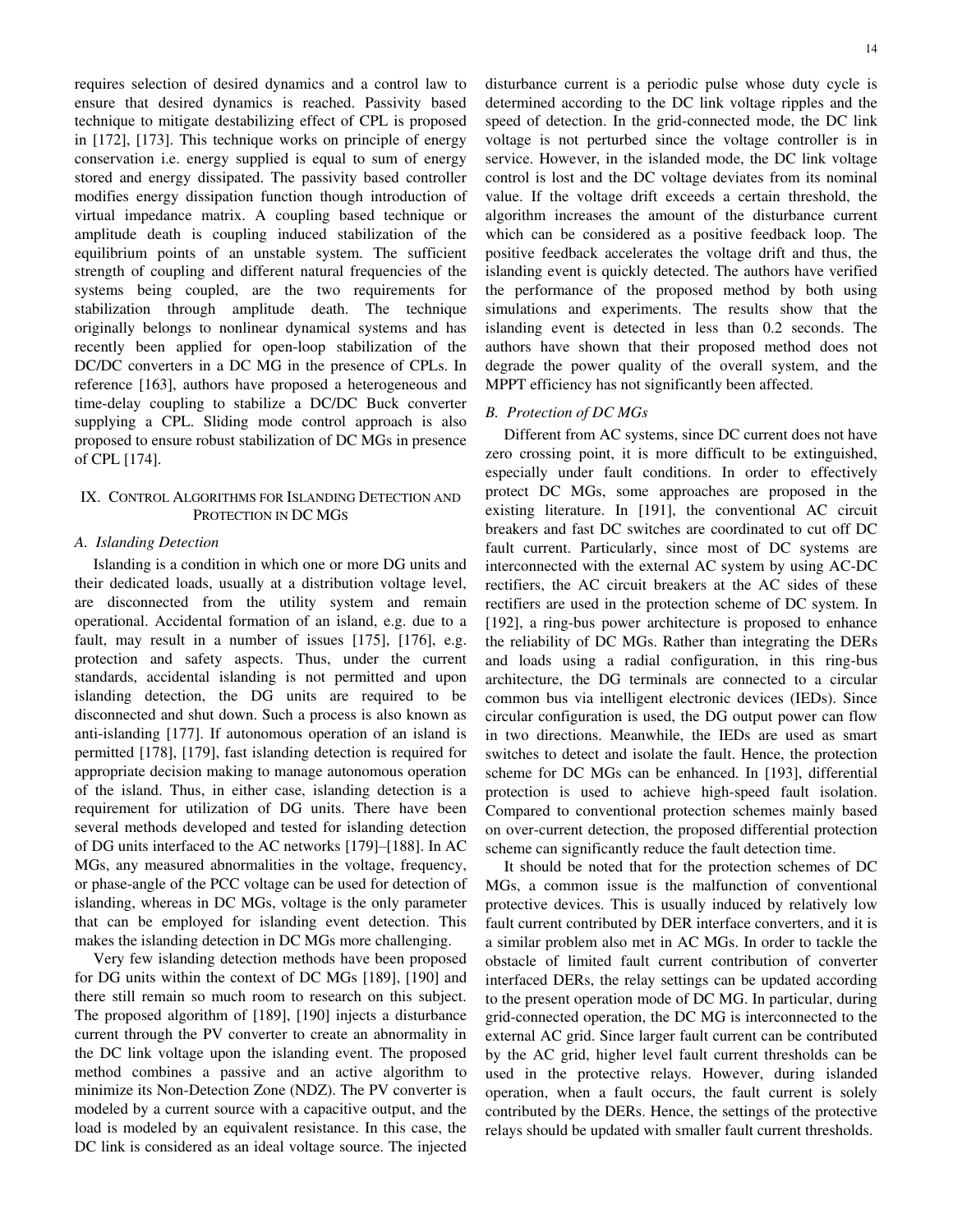#### X. MULTIPLE DC MICROGRID CLUSTERS

In the islanded mode of operation, MGs, especially the ones highly dependent on renewable resources, may fail to support their individual loads, and become unstable in the face of large sudden load/generation changes. Interconnection of MGs has been recognized as a solution, in the literature [14], [194], and real applications [195], to enhance reliability, stability, supply security, and resiliency to disturbance.

MGs can be connected to each other and form a cluster. A MG cluster, as shown in Fig. 17, refers to a group of MGs, in a close vicinity, physically interconnected via DC (or AC) buses. This concept enables maximum utilization of energy sources, improves reliability, and suppresses stress and aging of the components, e.g., power electronic converters, in the MGs. Moreover, it may reduce the maintenance costs, and expand the overall lifespan of the network availability [123]. It should be noted that when the inertia of interconnected MGs is relativity high, this concept may also improve the system stability. In other words, connecting the MGs with low inertia may lead the whole cluster toward instability [194]. Despite all these benefits, economical issues and marketing is still unsolved for the MGs owners. [196].



Fig. 17. General structure a MG cluster.

To achieve a higher quality of service, e.g. global voltage regulation, and power flow control, communication-based higher control layers must be applied to these systems. In autonomous mode, each MG has its own control layers to supports its local loads. While connected, the power/current flow among MGs may be controlled to optimize the utilization of their energy sources. It is obvious that power flow control among MGs can be achieved by adjusting their bus voltages. Thus, a trade-off needs to be taken into account between the conflicting goals of voltage regulation and power flow control.

Recently, a few works have been presented in the literature to address challenges in DC MG clusters, e.g., modeling and stability [194], [197], voltage regulation [87], [88], and power management [123], [198]. Small signal modeling and stability issues of DC MG clusters has been addressed in [197], considering impact of different parameters of the system and the loads. A distributed two-level tertiary control system is proposed in [123] to handle load sharing in a cluster of DC MGs. It uses a cooperative approach to adjust voltage set points for individual MGs and, accordingly, manage the power flow among them. Reference [87] introduces a hierarchical control framework to ensure reliable operation of DC MG clusters where distributed policies are employed to provide global voltage regulation and manage the power flow among the MGs according to the capacity of their local energy storage systems. Although some researches have been carried out, controlling such systems still requires more attention.

## XI. CONCLUSIONS AND FUTURE TRENDS

This paper provides an extensive review on the control of DC MGs and related issues. The control system structure under a general hierarchical scheme is presented along with the discussion on centralized, distributed and decentralized organizations. The choice of the structure depends on the type and feature of respective applications. Under the paradigm of distributed generation and active consumer participation, distributed schemes are becoming popular since they naturally satisfy the flexible and autonomous operation requirements in both generation side and consumer side. However, control system design, communication, stability and information security will be the main research challenges in this regard.

Concerning hierarchical control, a great number of research works have been published recent years on the different layers from primary to tertiary. Primary control as the basic layer integrates control loops aims at proper voltage, current and power regulation and defines the dynamic performance of the local unit. Secondary and tertiary control provides advanced functionalities such as voltage quality maintenance, current sharing improvement and optimized operation. Based on this well-defined structure, the future efforts are expected to improve the intelligence of the system achieving an actively integrated coordination between generation, storage and consumers.

Plug-and-play capability, from component level to system level, is a critical objective for future energy system. In component level, the converters and DG units need to be able to seamlessly connect and disconnect from a MG. In the system level, similarly, a MG should have the possibility to connect and disconnected with external grid at any time. A proper control design has to guarantee not only the coordination between components and systems, but also maintain the stability of the system.

Furthermore, as CPLs are prevalent in modern electric power systems, the system stability can be largely affected especially in case of small scale islanded MG, such as vehicle applications and MGs in remote areas. Active damping methods and nonlinear control algorithms provide the possibility to alleviate this problem. A global stability will be the main goal in future study since conventional small signal based local stability may not be suitable for MG applications.

Based on the MG concept, the future energy system is expected to be a combination of many MGs formulating a fully flexible and reliable grid. Additional regulation is also necessary in operational levels, which are upon the existing hierarchical control scheme and regulate the interaction between MGs. Control, management and stability in multi-MG systems introduce a number of interesting issues and start to attract more and more researchers.

MG and MG clusters, as the main building block for future energy system, will formulate a loosely but flexibly integrated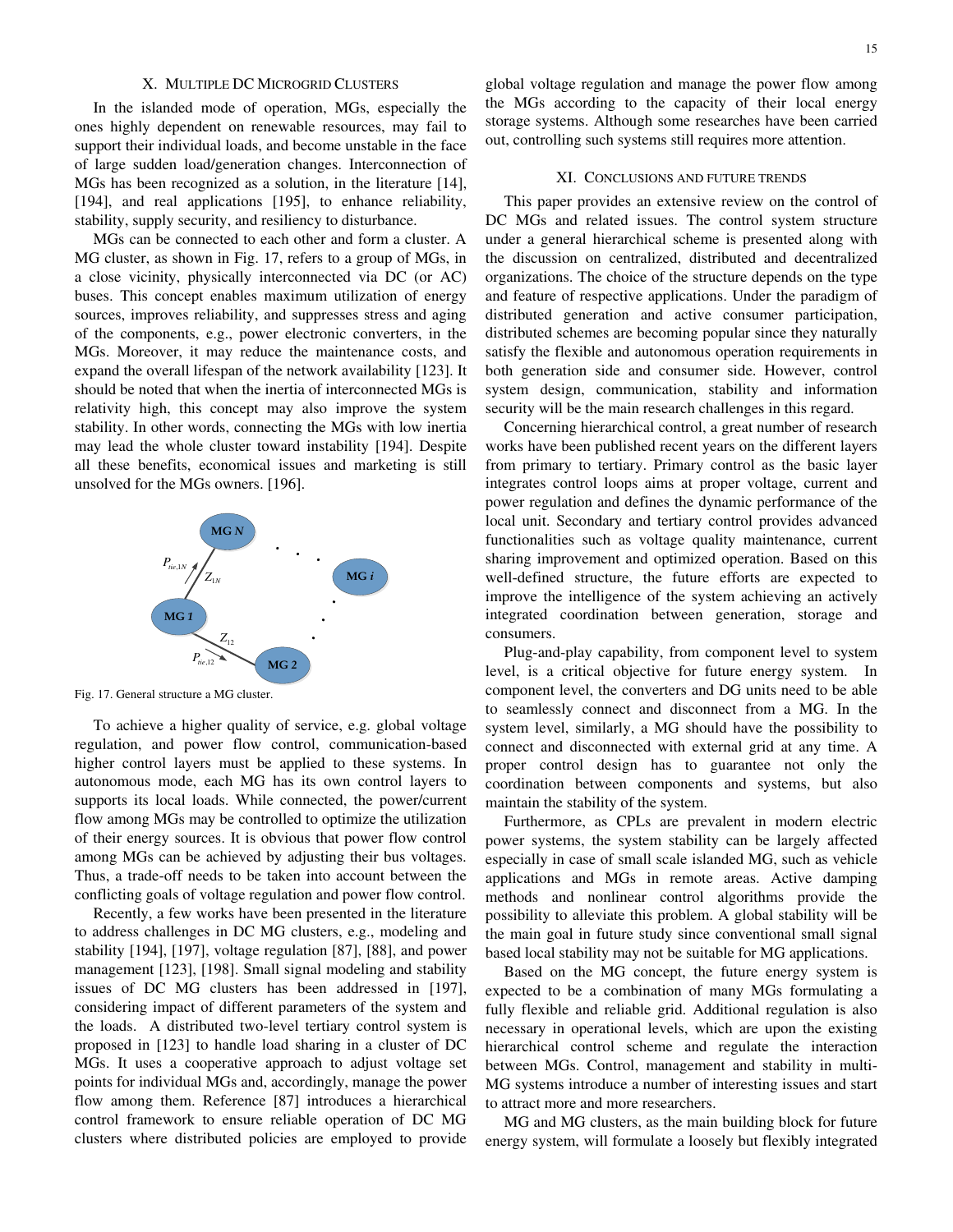grid. A well-designed control and management scheme is necessarily the key to this achievement, but still and always calling for more research and development efforts.

#### XII. REFERENCES

- [1] "IEEE Guide for Design, Operation, and Integration of Distributed Resource Island Systems with Electric Power Systems." pp. 1–54, 2011.
- [2] J. J. Justo, F. Mwasilu, J. Lee, and J.-W. Jung, "AC-microgrids versus DC-microgrids with distributed energy resources: A review," Renew. Sustain. Energy Rev., vol. 24, pp. 387–405, 2013.
- [3] A. T. Elsayed, A. A. Mohamed, and O. A. Mohammed, "DC microgrids and distribution systems: An overview," Electr. Power Syst. Res., vol. 119, pp. 407–417, 2015.
- [4] T. Dragicevic, X. Lu, J. Vasquez, and J. Guerrero, "DC Microgrids-Part I: A Review of Control Strategies and Stabilization Techniques," IEEE Trans. Power Electron., vol. 31, no. 7, pp. 4876–4891, 2016.
- [5] T. Dragicevic, X. Lu, J. C. Vasquez, and J. M. Guerrero, "DC Microgrids-Part II: A Review of Power Architectures, Applications, and Standardization Issues," IEEE Trans. Power Electron., vol. 31, no. 5, pp. 3528–3549, May 2016.
- [6] P. Fairley, "DC Versus AC: The Second War of Currents Has Already Begun [In My View]," IEEE Power Energy Mag., vol. 10, no. 6, pp. 104–103, Nov. 2012.
- E. Rodriguez-Diaz, J. C. Vasquez, and J. M. Guerrero, "Intelligent DC Homes in Future Sustainable Energy Systems: When efficiency and intelligence work together," IEEE Consumer Electronics Magazine, vol. 5, no. 1, pp. 74–80, Jan-2016.
- [8] H. Kakigano, Y. Miura, and T. Ise, "Low-Voltage Bipolar-Type DC Microgrid for Super High Quality Distribution," IEEE Trans. Power Electron., vol. 25, no. 12, pp. 3066–3075, Dec. 2010.
- [9] P. Garcia, L. M. Fernandez, C. A. Garcia, and F. Jurado, "Energy Management System of Fuel-Cell-Battery Hybrid Tramway," IEEE Trans. Ind. Electron., vol. 57, no. 12, pp. 4013–4023, Dec. 2010.
- [10] X. Wang, M. Yue, E. Muljadi, and W. Gao, "Probabilistic Approach for Power Capacity Specification of Wind Energy Storage Systems," IEEE Trans. Ind. Appl., vol. 50, no. 2, pp. 1215–1224, Mar. 2014.
- [11] L. Tan, B. Wu, S. Rivera, and V. Yaramasu, "Comprehensive DC Power Balance Management in High-Power Three-Level DC–DC Converter for Electric Vehicle Fast Charging," IEEE Trans. Power Electron., vol. 31, no. 1, pp. 89–100, Jan. 2016.
- [12] M. Vasiladiotis and A. Rufer, "A Modular Multiport Power Electronic Transformer With Integrated Split Battery Energy Storage for Versatile Ultrafast EV Charging Stations," IEEE Trans. Ind. Electron., vol. 62, no. 5, pp. 3213–3222, May 2015.
- [13] A. Bidram and A. Davoudi, "Hierarchical Structure of Microgrids Control System," IEEE Trans. Smart Grid, vol. 3, pp. 1963–1976, 2012.
- [14] J. M. Guerrero, J. C. Vasquez, J. Matas, L. G. De Vicuna, and M. Castilla, "Hierarchical Control of Droop-Controlled AC and DC Microgrids — A General Approach Toward Standardization," IEEE Trans. Ind. Electron., vol. 58, pp. 158–172, 2011.
- [15] E. J. Davison and A. G. Aghdam, Decentralized Control of Large-scale Systems. Springer Publishing Company, Incorporated, 2014.
- [16] J. Lunze, Feedback control of large-scale systems. Prentice-Hall, 1992.
- [17] R. Scattolini, "Architectures for distributed and hierarchical Model Predictive Control – A review," J. Process Control, vol. 19, no. 5, pp. 723–731, 2009.
- [18] A. G. Tsikalakis and N. D. Hatziargyriou, "Centralized control for optimizing microgrids operation," IEEE Trans. Energy Convers., vol. 23, pp. 241–248, 2008.
- [19] Jong-Yul Kim et al., "Cooperative Control Strategy of Energy Storage System and Microsources for Stabilizing the Microgrid during Islanded Operation," IEEE Trans. Power Electron., vol. 25, no. 12, pp. 3037– 3048, Dec. 2010.
- [20] K. T. Tan, X. Y. Peng, P. L. So, Y. C. Chu, and M. Z. Q. Chen, "Centralized Control for Parallel Operation of Distributed Generation Inverters in Microgrids," IEEE Trans. Smart Grid, vol. 3, no. 4, pp. 1977–1987, 2012.
- [21] B. Belvedere, M. Bianchi, A. Borghetti, C. A. Nucci, M. Paolone, and A. Peretto, "A Microcontroller-Based Power Management System for Standalone Microgrids With Hybrid Power Supply," IEEE Trans. Sustain. Energy, vol. 3, pp. 422–431, 2012.
- [22] R. Palma-Behnke et al., "A Microgrid Energy Management System Based on the Rolling Horizon Strategy," IEEE Trans. Smart Grid, vol. 4,

pp. 996–1006, 2013.

- [23] A. Colet-Subirachs, A. Ruiz-Alvarez, O. Gomis-Bellmunt, F. Alvarez-Cuevas-Figuerola, and A. Sudria-Andreu, "Centralized and Distributed Active and Reactive Power Control of a Utility Connected Microgrid Using IEC61850," IEEE Syst. J., vol. 6, no. 1, pp. 58–67, Mar. 2012.
- [24] C.-X. Dou and B. Liu, "Multi-Agent Based Hierarchical Hybrid Control for Smart Microgrid," IEEE Trans. Smart Grid, vol. 4, pp. 771–778, 2013.
- [25] H. S. V. S. K. Nunna and S. Doolla, "Multiagent-Based Distributed-Energy-Resource Management for Intelligent Microgrids," IEEE Trans. Ind. Electron., vol. 60, pp. 1678–1687, 2013.
- [26] K. T. Tan, P. L. So, Y. C. Chu, and M. Z. Q. Chen, "Coordinated Control and Energy Management of Distributed Generation Inverters in a Microgrid," IEEE Trans. Power Deliv., vol. 28, pp. 704–713, 2013.
- [27] P. Siano, C. Cecati, H. Yu, and J. Kolbusz, "Real Time Operation of Smart Grids via FCN Networks and Optimal Power Flow," IEEE Trans. Ind. Informatics, vol. 8, pp. 944–952, 2012.
- [28] Q. Jiang, M. Xue, and G. Geng, "Energy Management of Microgrid in Grid-Connected and Stand-Alone Modes," Power Syst. IEEE Trans., vol. 28, pp. 3380–3389, 2013.
- [29] A. Vaccaro, M. Popov, D. Villacci, and V. Terzija, "An Integrated Framework for Smart Microgrids Modeling, Monitoring, Control, Communication, and Verification," Proceedings of the IEEE, vol. 99. pp. 119–132, 2011.
- [30] H. Kanchev, D. Lu, F. Colas, V. Lazarov, and B. Francois, "Energy Management and Operational Planning of a Microgrid With a PV-Based Active Generator for Smart Grid Applications," IEEE Trans. Ind. Electron., vol. 58, pp. 4583–4592, 2011.
- [31] J. Byun, I. Hong, and S. Park, "Intelligent cloud home energy management system using household appliance priority based scheduling based on prediction of renewable energy capability," IEEE Trans. Consum. Electron., vol. 58, pp. 1194–1201, 2012.
- [32] C. Chen, S. Duan, T. Cai, B. Liu, and G. Hu, "Smart energy management system for optimal microgrid economic operation," IET Renew. Power Gener., vol. 5, p. 258, 2011.
- [33] D. E. Olivares, C. A. Canizares, and M. Kazerani, "A centralized optimal energy management system for microgrids," in 2011 IEEE Power and Energy Society General Meeting, 2011, pp. 1–6.
- [34] A. Chaouachi, R. M. Kamel, R. Andoulsi, and K. Nagasaka, "Multiobjective intelligent energy management for a microgrid," IEEE Trans. Ind. Electron., vol. 60, pp. 1688–1699, 2013.
- [35] P. Stluka, D. Godbole, and T. Samad, "Energy management for buildings and microgrids," in IEEE Conference on Decision and Control and European Control Conference, 2011, pp. 5150–5157.
- [36] R. Zamora and A. K. Srivastava, "Controls for microgrids with storage: Review, challenges, and research needs," Renew. Sustain. Energy Rev., vol. 14, pp. 2009–2018, 2010.
- [37] D. Niyato, L. Xiao, and P. Wang, "Machine-to-machine communications for home energy management system in smart grid," IEEE Commun. Mag., vol. 49, 2011.
- [38] V. C. Gungor et al., "Smart Grid Technologies: Communication Technologies and Standards," IEEE Trans. Ind. Informatics, vol. 7, pp. 529–539, 2011.
- [39] X. Fang, D. Yang, and G. Xue, "Wireless Communications and Networking Technologies for Smart Grid: Paradigms and Challenges," arXiv Prepr. arXiv1112.1158, pp. 1–7, 2011.
- [40] K. Iniewski, Smart grid infrastructure & networking. 2013.
- [41] Z. Fan et al., "Smart Grid Communications: Overview of Research Challenges, Solutions, and Standardization Activities," in IEEE Communications Surveys & Tutorials, 2012.
- [42] R. C. Qiu et al., "Cognitive Radio Network for the Smart Grid: Experimental System Architecture, Control Algorithms, Security, and Microgrid Testbed," IEEE Trans. Smart Grid, vol. 2, pp. 724–740, 2011.
- [43] S. D. J. McArthur et al., "Multi-Agent Systems for Power Engineering Applications—Part II: Technologies, Standards, and Tools for Building Multi-agent Systems," IEEE Trans. Power Syst., vol. 22, no. 4, pp. 1753–1759, Nov. 2007.
- [44] S. D. J. McArthur et al., "Multi-Agent Systems for Power Engineering Applications—Part I: Concepts, Approaches, and Technical Challenges," IEEE Trans. Power Syst., vol. 22, no. 4, pp. 1743–1752, Nov. 2007.
- [45] F. Katiraei, R. Iravani, N. Hatziargyriou, and A. Dimeas, "Microgrid Management," IEEE Power Energy Mag., pp. 54–65, 2008.
- [46] R. Olfati-Saber, "Ultrafast consensus in small-world networks," in Proceedings of the 2005, American Control Conference, 2005., 2005,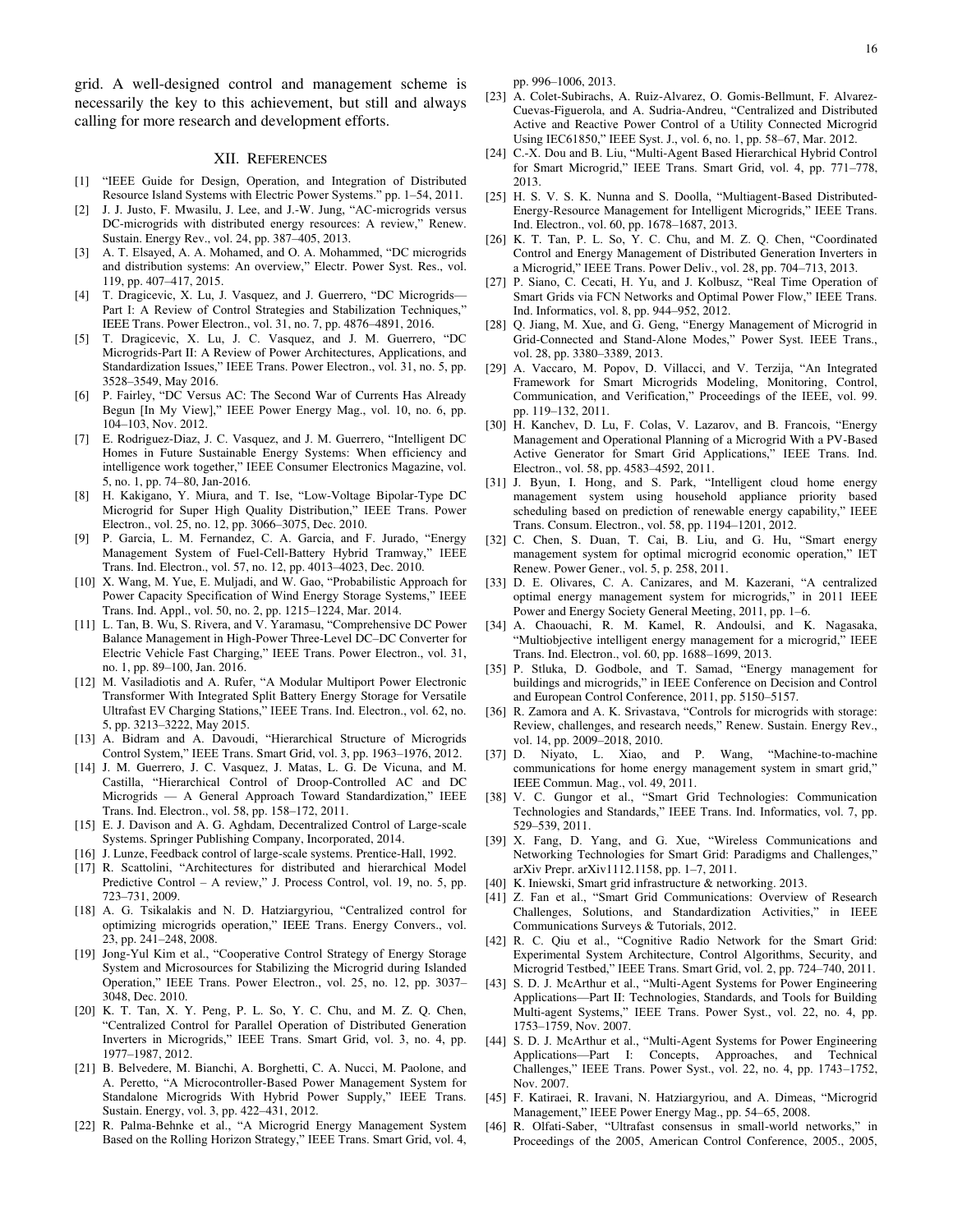pp. 2371–2378.

- [47] R. Olfati-Saber, J. A. Fax, and R. M. Murray, "Consensus and Cooperation in Networked Multi-Agent Systems," Proc. IEEE, vol. 95, no. 1, pp. 215–233, 2007.
- [48] A. Jadbabaie, Jie Lin, and A. S. Morse, "Coordination of groups of mobile autonomous agents using nearest neighbor rules," IEEE Trans. Automat. Contr., vol. 48, no. 6, pp. 988–1001, Jun. 2003.
- [49] L. Meng, T. Dragicevic, J. M. Guerrero, and J. C. Vasquez, "Dynamic consensus algorithm based distributed global efficiency optimization of a droop controlled DC microgrid," in 2014 IEEE International Energy Conference (ENERGYCON), 2014, pp. 1276–1283.
- [50] L. Meng, T. Dragicevic, J. M. Guerrero, J. Vasquez, M. Savaghebi, and F. Tang, "Agent-based Distributed Unbalance Compensation for Optimal Power Quality in Islanded Microgrids," in IEEE International Symposium on Industrial Electronics, ISIE 2014, 2014.
- [51] V. Nasirian, S. Moayedi, A. Davoudi, and F. Lewis, "Distributed Cooperative Control of DC Microgrids," IEEE Trans. Power Electron., vol. 30, no. 4, pp. 2288–2303, 2015.
- [52] V. Nasirian, A. Davoudi, F. L. Lewis, and J. M. Guerrero, "Distributed adaptive droop control for DC distribution systems," IEEE Trans. Energy Convers., vol. 29, no. 4, pp. 944–956, 2014.
- [53] J. Rajagopalan, K. Xing, Y. Guo, F. C. Lee, and B. Manners, "Modeling and Dynamic Analysis of Paralleled DC/DC Converters with Master-Slave Current Sharing Control," in IEEE Applied Power Electronics Conference and Exposition, 1996, vol. 2, pp. 678–684.
- [54] T.-F. Wu, Y.-K. Chen, and Y.-H. Huang, "3C Strategy for Inverters in Parallel Operation Achieving an Equal Current Distribution," IEEE Trans. Ind. Electron., vol. 47, no. 2, pp. 273–281, Apr. 2000.
- [55] M. Lee, D. Chen, K. Huang, C.-W. Liu, and B. Tai, "Modeling and Design for a Novel Adaptive Voltage Positioning (AVP) Scheme for Multiphase VRMs," IEEE Trans. Power Electron., vol. 23, no. 4, pp. 1733–1742, 2008.
- [56] S. Anand, B. G. Fernandes, and J. Guerrero, "Distributed Control to Ensure Proportional Load Sharing and Improve Voltage Regulation in Low-Voltage DC Microgrids," IEEE Trans. Power Electron., vol. 28, no. 4, pp. 1900–1913, Apr. 2013.
- [57] J. W. Kim, H. S. Choi, and B. H. Cho, "A novel droop method for converter parallel operation," IEEE Trans. Power Electron., vol. 17, no. 1, pp. 25–32, 2002.
- [58] F. Chen, R. Burgos, D. Boroyevich, and W. Zhang, "A nonlinear droop method to improve voltage regulation and load sharing in DC systems," in 2015 IEEE First International Conference on DC Microgrids (ICDCM), 2015, pp. 45–50.
- [59] S. Augustine, M. K. Mishra, and N. Lakshminarasamma, "Adaptive droop control strategy for load sharing and circulating current minimization in low-voltage standalone DC microgrid," IEEE Trans. Sustain. Energy, vol. 6, no. 1, pp. 132–141, 2015.
- [60] T. Dragicevic, J. M. Guerrero, J. C. Vasquez, and D. Skrlec, "Supervisory Control of an Adaptive-Droop Regulated DC Microgrid With Battery Management Capability," IEEE Trans. Power Electron., vol. 29, no. 2, pp. 695–706, Feb. 2014.
- [61] D. Salomonsson, S. Member, L. Söder, and A. Sannino, "An Adaptive Control System for a DC Microgrid for Data Centers," IEEE Trans. Ind. Appl., vol. 44, no. 6, pp. 1910–1917, 2008.
- [62] R. Iravani, A. Khorsandi, M. Ashourloo, and H. Mokhtari, "Automatic droop control for a low voltage DC microgrid," IET Gener. Transm. Distrib., vol. 10, no. 1, pp. 41–47, 2016.
- [63] B. G. Fernandes and S. Anand, "Modified droop controller for paralleling of dc–dc converters in standalone dc system," IET Power Electron., vol. 5, no. 6, pp. 782–789, 2012.
- [64] X. Lu, K. Sun, J. M. Guerrero, J. C. Vasquez, and L. Huang, "State-of-Charge Balance Using Adaptive Droop Control for Distributed Energy Storage Syst. in DC Microgrid Appl.," IEEE Trans. Ind. Electron., vol. 61, no. 6, pp. 2804–2815, 2014.
- [65] E. Planas, A. Gil-De-Muro, J. Andreu, I. Kortabarria, and I. Mart??nez De Alegr??a, "General aspects, hierarchical controls and droop methods in microgrids: A review," Renew. Sustain. Energy Rev., vol. 17, pp. 147–159, 2013.
- [66] A. Maknouninejad, Z. Qu, F. L. Lewis, and A. Davoudi, "Optimal, nonlinear, and distributed designs of droop controls for DC microgrids," IEEE Trans. Smart Grid, vol. 5, no. 5, pp. 2508–2516, 2014.
- [67] K. Sun, L. Zhang, Y. Xing, and J. M. Guerrero, "A Distributed Control Strategy Based on DC Bus Signaling for Modular Photovoltaic Generation Systems With Battery Energy Storage," IEEE Trans. Power Electron., vol. 26, no. 10, pp. 3032–3045, 2011.
- [68] Y. Gu, X. Xiang, W. Li, and X. He, "Mode-Adaptive Decentralized Control for Renewable DC Microgrid With Enhanced Reliability and Flexibility," IEEE Trans. Power Electron., vol. 29, no. 9, pp. 5072– 5080, Sep. 2014.
- [69] H. Bevrani, Robust Power System Frequency Control. Springer, 2009.
- [70] Q. Shafiee, T. Dragicevic, J. C. Vasquez, and J. M. Guerrero, "Hierarchical Control for Multiple DC-Microgrids Clusters," IEEE Trans. Energy Convers., vol. 29, no. 4, pp. 922–933, Dec. 2014.
- [71] X. Lu, J. M. Guerrero, K. Sun, and J. C. Vasquez, "An Improved Droop Control Method for DC Microgrids Based on Low Bandwidth Communication With DC Bus Voltage Restoration and Enhanced Current Sharing Accuracy," IEEE Trans. Power Electron., vol. 29, no. 4, pp. 1800–1812, Apr. 2014.
- [72] A. Bidram, A. Davoudi, F. L. Lewis, and J. M. Guerrero, "Distributed Cooperative Secondary Control of Microgrids Using Feedback Linearization," IEEE Trans. Power Syst., vol. 28, no. 3, pp. 3462–3470, Aug. 2013.
- [73] Q. Shafiee, J. M. Guerrero, and J. C. Vasquez, "Distributed Secondary Control for Islanded Microgrids—A Novel Approach," IEEE Trans. Power Electron., vol. 29, no. 2, pp. 1018–1031, Feb. 2014.
- [74] P. Wang, X. Lu, X. Yang, W. Wang, and D. G. Xu, "An Improved Distributed Secondary Control Method for DC Microgrids with Enhanced Dynamic Current Sharing Performance," IEEE Trans. Power Electron., vol. 31, no. 9, pp. 6658–6673, 2016.
- [75] J. Zhao and F. Dorfler, "Distributed control, load sharing, and dispatch in DC microgrids," in 2015 American Control Conference (ACC), 2015, pp. 3304–3309.
- [76] T. R. Oliveira, W. W. A. G. Silva, and P. F. Donoso-Garcia, "Distributed Secondary Level Control for Energy Storage Management in DC Microgrids," IEEE Trans. Smart Grid, 2016.
- [77] P. Wang, J. Xiao, and L. Setyawan, "Hierarchical Control of Hybrid Energy Storage System in DC Microgrids," IEEE Trans. Ind. Electron., vol. PP, no. 99, pp. 1–1, 2015.
- [78] L. Meng, T. Dragicevic, J. Vasquez, J. Guerrero, and E. R. Sanseverino, "Hierarchical control with virtual resistance optimization for efficiency enhancement and State-of-Charge balancing in DC microgrids," in 2015 IEEE First International Conference on DC Microgrids (ICDCM), 2015, pp. 1–6.
- [79] N. Eghtedarpour and E. Farjah, "Distributed charge/discharge control of energy storages in a renewable-energy-based DC micro-grid," IET Renew. Power Gener., vol. 8, no. 1, pp. 45–57, Jan. 2014.
- [80] J. He and Y. W. Li, "Analysis, Design, and Implementation of Virtual Impedance for Power Electronics Interfaced Distributed Generation," IEEE Trans. Ind. Appl., vol. 47, no. 6, pp. 2525–2538, Nov. 2011.
- [81] Y. Ito, Y. Zhongqing, and H. Akagi, "DC microgrid based distribution power generation system," in Power Electronics and Motion Control Conference, IPEMC 2004, 2004, pp. 1740–1745.
- [82] J. Schiffer, T. Seel, J. Raisch, and T. Sezi, "Voltage Stability and Reactive Power Sharing in Inverter-Based Microgrids With Consensus-Based Distributed Voltage Control," IEEE Trans. Control Syst. Technol., vol. 24, no. 1, pp. 96–109, 2016.
- [83] A. Bidram, A. Davoudi, and F. L. Lewis, "A Multiobjective Distributed Control Framework for Islanded AC Microgrids," IEEE Trans. Ind. INFORMATICS, vol. 10, no. 3, pp. 1785–1798, 2014.
- [84] J. Simpson-Porco, Q. Shafiee, F. Dorfler, J. C. Vasquez, J. Guerrero, and F. Bullo, "Secondary Frequency and Voltage Control of Islanded Microgrids via Distributed Averaging," IEEE Trans. Ind. Electron., vol. 62, no. 11, pp. 7025–7038, 2015.
- [85] A. Mehrizi-Sani and R. Iravani, "Potential-Function Based Control of a Microgrid in Islanded and Grid-Connected Modes," IEEE Trans. Power Syst., vol. 25, no. 4, pp. 1883–1891, Nov. 2010.
- [86] Z. Lv, Z. Wu, X. Dou, and M. Hu, "Discrete Consensus-Based Distributed Secondary Control Scheme with Considering Time-Delays for DC Microgrid," pp. 2898–2903, 2015.
- [87] Q. Shafiee, T. Dragicevic, J. C. Vasquez and J. M. Guerrero, "Hierarchical control for multiple DC-microgrids clusters," 2014 IEEE 11th International Multi-Conference on Systems, Signals & Devices (SSD14), Barcelona, 2014, pp. 1-6.
- [88] Q. Shafiee, T. Dragicevic, F. Andrade, J. C. Vasquez, and J. M. Guerrero, "Distributed Consensus-Based Control of Multiple DC-Microgrids Clusters," IECON 2014 - 40th Annu. Conf. IEEE Ind. Electron. Soc., pp. 2056–2062, 2014.
- [89] L. Meng, T. Dragicevic, J. Roldan-Perez, J. C. Vasquez, and J. M. Guerrero, "Modeling and Sensitivity Study of Consensus Algorithm-Based Distributed Hierarchical Control for DC Microgrids," IEEE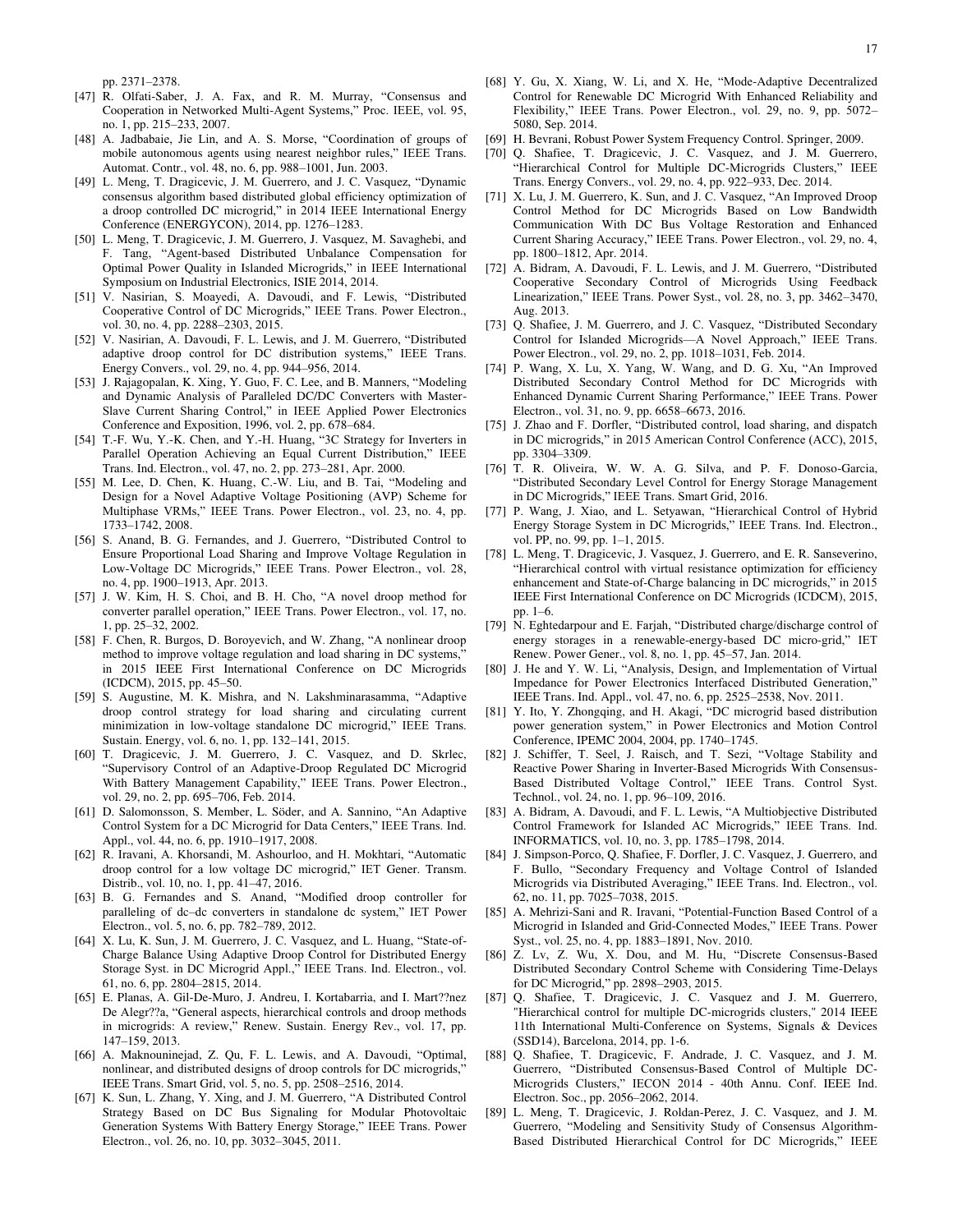Trans. Smart Grid, vol. PP, no. 99, pp. 1–1, 2015.

- [90] M. Tucci, L. Meng, J. M. Guerrero, and G. Ferrari-Trecate, "Consensus algorithms and plug-and-play control for current sharing in DC microgrids." Technical Report, Dipartimento di Ingegneria Industriale e dell'Informazione, Università degli Studi di Pavia, Pavia, Italy. March 2016. [Online]. Available:http://arxiv.org/abs/1603.03624, 2016.
- [91] R. Olfati-Saber and R. M. Murray, "Consensus problems in networks of agents with switching topology and time-delays," IEEE Trans. Automat. Contr., vol. 49, no. 9, pp. 1520–1533, 2004.
- [92] D. P. Spanos, R. Olfati-saber, and R. M. Murray, "Dynamic consensus for mobile network," Proc. - 16th Int. Fed. Aut. Control, pp. 1–6, 2005.
- [93] M. Yazdanian, G. S. Member, and A. Mehrizi-sani, "Distributed Control Techniques in Microgrids," IEEE Trans. Smart Grid, vol. 5, no. 6, pp. 2901–2909, 2014.
- [94] A. G. Tsikalakis and N. D. Hatziargyriou, "Centralized Control for Optimizing Microgrids Operation," IEEE Trans. Energy Convers., vol. 23, no. 1, pp. 241–248, Mar. 2008.
- [95] D. J. Tylavsky and F. C. Trutt, "The Newton-Raphson Load Flow Applied to AC/DC Systems with Commutation Impedance," IEEE Trans. Ind. Appl., vol. IA-19, no. 6, pp. 940–948, Nov. 1983.
- [96] Li Gengyin, Zhou Ming, He Jie, Li Guangkai, and Liang Haifeng, "Power flow calculation of power systems incorporating VSC-HVDC," in 2004 International Conference on Power System Technology, 2004. PowerCon 2004., 2004, vol. 2, pp. 1562–1566.
- [97] X.-P. Zhang, "Multiterminal Voltage-Sourced Converter-Based HVDC Models for Power Flow Analysis," IEEE Trans. Power Syst., vol. 19, no. 4, pp. 1877–1884, Nov. 2004.
- [98] C. Li, S. K. Chaudhary, J. C. Vasquez, and J. M. Guerrero, "Power flow analysis for droop controlled LV hybrid AC-DC microgrids with virtual impedance," in 2014 IEEE PES General Meeting | Conference & Exposition, 2014, pp. 1–4.
- [99] T. M. Haileselassie and K. Uhlen, "Impact of DC Line Voltage Drops on Power Flow of MTDC Using Droop Control," IEEE Trans. Power Syst., vol. 27, no. 3, pp. 1441–1449, Aug. 2012.
- [100] C.-L. Su, K.-L. Lin, and C.-J. Chen, "Power Flow and Generator-Converter Schemes Studies in Ship MVDC Distribution Systems," IEEE Trans. Ind. Appl., vol. 52, no. 1, pp. 50–59, Jan. 2016.
- [101] S. Yeleti, "Load flow and security assessment of VSC based MVDC shipboard power systems," in 2011 North American Power Symposium, 2011, pp. 1–7.
- [102] L. Meng, T. Dragicevic, J. C. Vasquez, and J. M. Guerrero, "Tertiary and Secondary Control Levels for Efficiency Optimization and System Damping in Droop Controlled DC–DC Converters," IEEE Trans. Smart Grid, vol. 6, no. 6, pp. 2615–2626, Nov. 2015.
- [103] M. Farasat, S. Mehraeen, A. Arabali, and A. Trzynadlowski, "GA-based optimal power flow for microgrids with DC distribution network," in 2015 IEEE Energy Conversion Congress and Exposition (ECCE), 2015, pp. 3372–3379.
- [104] X. Feng, K. L. Butler-Purry, and T. Zourntos, "Multi-Agent System-Based Real-Time Load Management for All-Electric Ship Power Systems in DC Zone Level," IEEE Trans. Power Syst., vol. 27, no. 4, pp. 1719–1728, Nov. 2012.
- [105] T. Dragicevic, N. L. Diaz, J. C. Vasquez, and J. M. Guerrero, "Voltage scheduling droop control for State-of-Charge balance of distributed energy storage in DC microgrids," in 2014 IEEE International Energy Conference (ENERGYCON), 2014, pp. 1310–1314.
- [106] J. Moreno, M. E. Ortuzar, and J. W. Dixon, "Energy-management system for a hybrid electric vehicle, using ultracapacitors and neural networks," IEEE Trans. Ind. Electron., vol. 53, no. 2, pp. 614–623, Apr. 2006.
- [107] S. Njoya Motapon, L.-A. Dessaint, and K. Al-Haddad, "A Comparative Study of Energy Management Schemes for a Fuel-Cell Hybrid Emergency Power System of More-Electric Aircraft," IEEE Trans. Ind. Electron., vol. 61, no. 3, pp. 1320–1334, Mar. 2014.
- [108] F. Pilo, G. Pisano, and G. G. Soma, "Optimal Coordination of Energy Resources With a Two-Stage Online Active Management," IEEE Trans. Ind. Electron., vol. 58, no. 10, pp. 4526–4537, Oct. 2011.
- [109] C. M. Colson, M. H. Nehrir, R. K. Sharma, and B. Asghari, "Improving sustainability of hybrid energy systems part i: Incorporating battery round-trip efficiency and operational cost factors," IEEE Trans. Sustain. Energy, vol. 5, pp. 37–45, 2014.
- [110] S. Conti, R. Nicolosi, S. A. Rizzo, and H. H. Zeineldin, "Optimal Dispatching of Distributed Generators and Storage Systems for MV Islanded Microgrids," IEEE Transactions on Power Delivery, vol. 27. pp. 1243–1251, 2012.
- [111] G. Byeon, T. Yoon, S. Oh, and G. Jang, "Energy Management Strategy of the DC Distribution System in Buildings Using the EV Service Model," IEEE Trans. Power Electron., vol. 28, no. 4, pp. 1544–1554, Apr. 2013.
- [112] A. Dianov, "Future Drives of Home Appliances: Elimination of the Electrolytic DC-Link Capacitor in Electrical Drives for Home Appliances," IEEE Industrial Electronics Magazine, vol. 9, no. 3, pp. 10–18, Sep-2015.
- [113] B. T. Patterson, "DC, Come Home: DC Microgrids and the Birth of the 'Enernet,'" IEEE Power Energy Mag., vol. 10, no. 6, pp. 60–69, Nov. 2012.
- [114] D. Paire and A. Miraoui, "Power distribution using tariff-driven gainscheduling in residential DC microgrids," in IECON 2013 - 39th Annual Conference of the IEEE Industrial Electronics Society, 2013, pp. 7044– 7049.
- [115] E. Rodriguez-Diaz, J. C. Vasquez, and J. M. Guerrero, "Intelligent DC Homes in Future Sustainable Energy Systems: When efficiency and intelligence work together.," IEEE Consumer Electronics Magazine, vol. 5, no. 1, pp. 74–80, Jan-2016.
- [116] X. Lu, N. Liu, Q. Chen, and J. Zhang, "Multi-objective optimal scheduling of a DC micro-grid consisted of PV system and EV charging station," in 2014 IEEE Innovative Smart Grid Technologies - Asia (ISGT ASIA), 2014, pp. 487–491.
- [117] L. Hua, J. Wang, and C. Zhou, "Adaptive Electric Vehicle Charging Coordination on Distribution Network," IEEE Trans. Smart Grid, vol. 5, no. 6, pp. 2666–2675, Nov. 2014.
- [118] H. Zhang, F. Mollet, C. Saudemont, and B. Robyns, "Experimental Validation of Energy Storage System Management Strategies for a Local DC Distribution System of More Electric Aircraft," IEEE Trans. Ind. Electron., vol. 57, no. 12, pp. 3905–3916, Dec. 2010.
- [119] S. Paran, T. V. Vu, T. El Mezyani, and C. S. Edrington, "MPC-based power management in the shipboard power system," in 2015 IEEE Electric Ship Technologies Symposium (ESTS), 2015, pp. 14–18.
- [120] M. R. Banaei and R. Alizadeh, "Simulation-Based Modeling and Power Management of All-Electric Ships Based on Renewable Energy Generation Using Model Predictive Control Strategy," IEEE Intelligent Transportation Systems Magazine, vol. 8, no. 2, pp. 90–103, 2016.
- [121] A. Mondal, S. Misra, and M. S. Obaidat, "Distributed Home Energy Management System With Storage in Smart Grid Using Game Theory," IEEE Syst. J., vol. PP, no. 99, pp. 1–10, 2015.
- [122] W. Shi, X. Xie, C.-C. Chu, and R. Gadh, "Distributed Optimal Energy Management in Microgrids," IEEE Trans. Smart Grid, vol. 6, no. 3, pp. 1137–1146, May 2015.
- [123] S. Moayedi and A. Davoudi, "Distributed Tertiary Control of DC Microgrid Clusters," IEEE Trans. Power Electron., vol. 31, no. 2, pp. 1717–1733, Feb. 2016.
- [124] T. V. Vu, S. Paran, T. El Mezyani, and C. S. Edrington, "Real-time distributed power optimization in the DC microgrids of shipboard power systems," in 2015 IEEE Electric Ship Technologies Symposium (ESTS), 2015, pp. 118–122.
- [125] Y. Xu and Z. Li, "Distributed Optimal Resource Management Based on the Consensus Algorithm in a Microgrid," IEEE Trans. Ind. Electron., vol. 62, no. 4, pp. 2584–2592, Apr. 2015.
- [126] X. Lu, K. Sun, J. M. Guerrero, J. C. Vasquez, and L. Huang, "Double-Quadrant State-of-Charge-Based Droop Control Method for Distributed Energy Storage Systems in Autonomous DC Microgrids," IEEE Trans. Smart Grid, vol. 6, no. 1, pp. 147–157, Jan. 2015.
- [127] Y. Gu, W. Li, and X. He, "Frequency-Coordinating Virtual Impedance for Autonomous Power Management of DC Microgrid," IEEE Trans. Power Electron., vol. 30, no. 4, pp. 2328–2337, 2015.
- [128] B. K. Johnson, R. H. Lasseter, F. L. Alvarado, and R. Adapa, "Expandable Multiterminal DC Systems Based on Voltage Droop," IEEE Trans. Power Deliv., vol. 8, no. 4, pp. 1926–1932, 1993.
- [129] J. Kumagai, "The rise of the personal power plant," IEEE Spectr., vol. 51, no. 6, pp. 54–59, Jun. 2014.
- [130] E. Najm, Y. Xu, and A. Huang, "Low cost plug-and-play PV system for DC microgrid," in 2015 IEEE Energy Conversion Congress and Exposition (ECCE), 2015, pp. 4236–4242.
- [131] G. Cezar, R. Rajagopal, and B. Zhang, "Stability of interconnected DC converters," in 2015 54th IEEE Conference on Decision and Control (CDC), 2015, pp. 9–14.
- [132] J. Zhao and F. Dörfler, "Distributed control and optimization in DC microgrids," Automatica, vol. 61, pp. 18–26, 2015.
- [133] M. Hamzeh, M. Ghafouri, H. Karimi, K. Sheshyekani, and J. Guerrero, "Power Oscillations Damping in DC Microgrids," IEEE Trans. Energy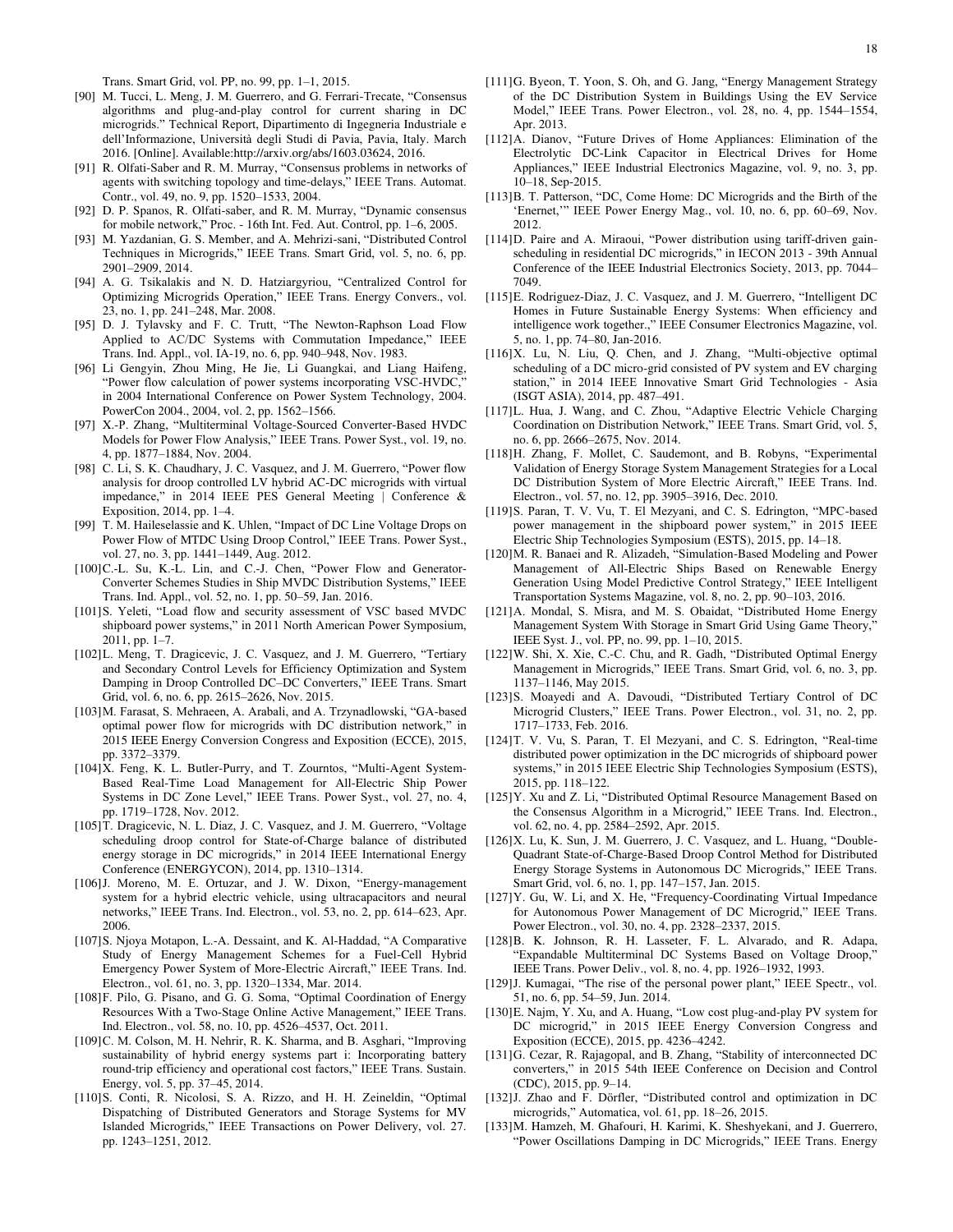Convers., vol. 31, no. 3, pp. 970–980, Sep. 2016.

- [134] M. Tucci, S. Riverso, J. C. Vasquez, J. M. Guerrero, and G. Ferrari-Trecate, "A Decentralized Scalable Approach to Voltage Control of DC Islanded Microgrids," IEEE Trans. Control Syst. Technol., vol. 24, no. 6, pp. 1965–1979, 2016.
- [135] F. Dörfler and F. Bullo, "Kron reduction of graphs with applications to electrical networks," IEEE Trans. Circuits Syst. I Regul. Pap., vol. 60, no. 1, pp. 150–163, 2013.
- [136] M. Tucci, A. Floriduz, S. Riverso, and G. Ferrari-Trecate, "Plug-andplay control of AC islanded microgrids with general topology," in Proc. European Control Conference, 2016, pp. 1493–1500.
- [137] M. Tucci, S. Riverso, and G. Ferrari-Trecate, "Voltage stabilization in DC microgrids through coupling-independent plug-and-play controllers," in 55th IEEE Conference on Decision and Control (CDC), 2016, pp. 4944–4949.
- [138] S. Riverso, M. Farina, and G. Ferrari-Trecate, "Plug-and-play model predictive control based on robust control invariant sets," in Automatica, 2014, vol. 50, no. 8, pp. 2179–2186.
- [139] S. Riverso, M. Farina, and G. Ferrari-Trecate, "Plug-and-play decentralized model predictive control for linear systems," IEEE Trans. Automat. Contr., vol. 58, no. 10, pp. 2608–2614, 2013.
- [140] S. Bansal, M. N. Zeilinger, and C. J. Tomlin, "Plug-and-play model predictive control for electric vehicle charging and voltage control in smart grids," in 53rd IEEE Conference on Decision and Control, 2014, pp. 5894–5900.
- [141] J. Bendtsen, K. Trangbaek, and J. Stoustrup, "Plug-and-play control-Modifying control systems online," IEEE Trans. Control Syst. Technol., vol. 21, no. 1, pp. 79–93, 2013.
- [142] D. Zonetti, R. Ortega, and A. Benchaib, "A globally asymptotically stable decentralized PI controller for multi-terminal high-voltage DC transmission systems," in 2014 European Control Conference, ECC 2014, 2014, pp. 1397–1403.
- [143] H. Behjati, A. Davoudi, and F. Lewis, "Modular DC-DC converters on graphs: Cooperative control," IEEE Trans. Power Electron., vol. 29, no. 12, pp. 6725–6741, 2014.
- [144] S. Moayedi, V. Nasirian, F. L. Lewis, and A. Davoudi, "Team-Oriented Load Sharing in Parallel DC–DC Converters," IEEE Trans. Ind. Appl., vol. 51, no. 1, pp. 479–490, Jan. 2015.
- [145] X. Yu, F. Wang, and A. Q. Huang, "Power management strategy for plug and play DC microgrid," in 2012 3rd IEEE PES Innovative Smart Grid Technologies Europe (ISGT Europe), 2012, pp. 1–7.
- [146] T. Dragičević, J. M. Guerrero, and J. C. Vasquez, "A distributed control strategy for coordination of an autonomous LVDC microgrid based on power-line signaling," IEEE Trans. Ind. Electron., vol. 61, no. 7, pp. 3313–3326, 2014.
- [147] R. D. D. Middlebrook, "Input filter consideration in design and application of switching regulators," in IEEE Ind. Applicat. Soc. Annu. Meeting, 1976, pp. 366–382.
- [148] B. Choi, "A Method of Defining the Load Impedance Specification for A Stable Distributed Power System," IEEE Trans. Power Electron., vol. 10, no. 3, pp. 280–285, 1995.
- [149] R. D. Middlebrook, "Design techniques for preventing input-filter oscillations in switched-mode regulators," in in Proc. Powercon 5, 1978, pp. A3-1–A3-16.
- [150] R. W. Erickson, "Optimal single resistors damping of input filters," APEC '99. Fourteenth Annu. Appl. Power Electron. Conf. Expo. 1999 Conf. Proc. (Cat. No.99CH36285), vol. 2, no. 1, pp. 1073–1079 vol.2, 1999.
- [151] A. Kwasinski and C. N. Onwuchekwa, "Dynamic behavior and stabilization of DC microgrids with instantaneous constant-power loads," IEEE Trans. Power Electron., vol. 26, no. 3, pp. 822–834, 2011.
- [152] J. G. Ciezki and R. W. Ashton, "The design of stabilizing controls for shipboard DC-to-DC buck choppers using feedback linearization techniques," in PESC 98 Record. 29th Annual IEEE Power Electronics Specialists Conference (Cat. No.98CH36196), 1998, vol. 1, pp. 335– 341.
- [153] I. Kondratiev, E. Santi, R. Dougal, and G. Veselov, "Synergetic control for DC-DC buck converters with constant power load," in 2004 IEEE 35th Annual Power Electronics Specialists Conference (IEEE Cat. No.04CH37551), 2004, vol. 5, pp. 3758–3764.
- [154] C. H. Rivetta, A. Emadi, G. A. Williamson, R. Jayabalan, and B. Fahimi, "Analysis and control of a buck dc-dc converter operating with constant power load in sea and undersea vehicles," IEEE Trans. Ind. Appl., vol. 42, no. 2, pp. 559–572, 2006.
- [155] A. M. Rahimi, G. A. Williamson, and A. Emadi, "Loop-cancellation

technique: A novel nonlinear feedback to overcome the destabilizing effect of constant-power loads," IEEE Trans. Veh. Technol., vol. 59, no. 2, pp. 650–661, 2010.

- [156] A. A. A. Radwan and Y. A. R. I. Mohamed, "Linear active stabilization of converter-dominated DC microgrids," IEEE Trans. Smart Grid, vol. 3, no. 1, pp. 203–216, 2012.
- [157] W. Du, J. Zhang, Y. Zhang, and Z. Qian, "Stability criterion for cascaded system with constant power load," IEEE Trans. Power Electron., vol. 28, no. 4, pp. 1843–1851, 2013.
- [158] Y. Gu, W. Li, and X. He, "Passivity-Based Control of DC Microgrid for Self-Disciplined Stabilization," IEEE Trans. Power Syst., vol. 30, no. 5, pp. 2623–2632, 2015.
- [159] R. Ahmadi and M. Ferdowsi, "Improving the performance of a line regulating converter in a converter-dominated DC microgrid system.' IEEE Trans. Smart Grid, vol. 5, no. 5, pp. 2553–2563, 2014.
- [160] P. Magne, B. Nahid-Mobarakeh, and S. Pierfederici, "Dynamic Consideration of DC Microgrids With Constant Power Loads and Active Damping System #x2014;A Design Method for Fault-Tolerant Stabilizing System," IEEE J. Emerg. Sel. Top. Power Electron., vol. 2, no. 3, pp. 562–570, 2014.
- [161] M. Wu and D. D. C. Lu, "A Novel Stabilization Method of LC Input Filter with Constant Power Loads Without Load Performance Compromise in DC Microgrids," IEEE Trans. Ind. Electron., vol. 62, no. 7, pp. 4552–4562, 2015.
- [162] X. Lu, K. Sun, J. M. Guerrero, J. C. Vasquez, L. Huang, and J. Wang, "Stability Enhancement Based on Virtual Impedance for DC Microgrids with Constant Power Loads," IEEE Trans. Smart Grid, vol. 6, no. 6, pp. 2770–2783, 2015.
- [163] S. R. Huddy and J. D. Skufca, "Amplitude death solutions for stabilization of dc microgrids with instantaneous constant-power loads," IEEE Trans. Power Electron., vol. 28, no. 1, pp. 247–253, 2013.
- [164] A. Riccobono and E. Santi, "Comprehensive review of stability criteria for DC power distribution systems," IEEE Trans. Ind. Appl., vol. 50, no. 5, pp. 3525–3535, 2014.
- [165] S. Sanchez, R. Ortega, R. Grino, G. Bergna, and M. Molinas, "Conditions for existence of equilibria of systems with constant power loads," IEEE Trans. Circuits Syst. I Regul. Pap., vol. 61, no. 7, pp. 2204–2211, 2014.
- [166] J. Shekel, "Nonlinear Problems in the Design of Cable-Powered Distribution Networks," IEEE Trans. Cable Telev., vol. CATV-1, no. 1, pp. 11–17, 1976.
- [167] M. R. Kuhn, Y. Ji, and D. Schrder, "Stability studies of critical DC power system component for More Electric Aircraft using μ sensitivity," 2007 Mediterr. Conf. Control Autom., no. July, 2007.
- [168] A. Riccobono and E. Santi, "A novel Passivity-Based Stability Criterion (PBSC) for switching converter DC distribution systems," in Conference Proceedings - IEEE Applied Power Electronics Conference and Exposition - APEC, 2012, pp. 2560–2567.
- [169] P. Magne, D. Marx, B. Nahid-Mobarakeh, and S. Pierfederici, "Largesignal stabilization of a dc-link supplying a constant power load using a virtual capacitor: Impact on the domain of attraction," IEEE Trans. Ind. Appl., vol. 48, no. 3, pp. 878–887, 2012.
- [170] J. Solsona, S. Gomez Jorge, and C. Busada, "Nonlinear Control of a Buck Converter feeding a Constant Power Load," IEEE Lat. Am. Trans., vol. 12, no. 5, pp. 899–903, 2014.
- [171] E. Santi, A. Monti, D. Li, K. Proddutur, and R. A. Dougal, "Synergetic control for DC-DC boost converter: Implementation options," IEEE Trans. Ind. Appl., vol. 39, no. 6, pp. 1803–1813, 2003.
- [172] X. Guo and Q. Feng, "Passivity-based controller design for pwm dc/dc buck current regulator," in Proceedings of the World Congress on Engineering and Computer Science, 2008, pp. 875–878.
- [173] J. Zeng, Z. Zhang, and W. Qiao, "An interconnection-dampingassignment passivity-based controller for a DC-DC boost converter with a constant power load," in Conference Record - IAS Annual Meeting (IEEE Industry Applications Society), 2012.
- [174] S. Singh, D. Fulwani, and V. Kumar, "Robust sliding-mode control of dc/dc boost converter feeding a constant power load," Power Electron. IET, vol. 8, no. 7, pp. 1230–1237, 2015.
- [175] IEEE, "IEEE Recommended Practice for Utility Interface of Photovoltaic (PV) Systems," IEEE Std 929-2000. 2000.
- [176] Ieee, "IEEE guide for interfacing dispersed storage and generation facilities with electric utility systems," ANSI/IEEE Std 1001-1988, 1989.
- [177] J. Stevens, R. Bonn, J. Ginn, S. Gonzalez, and G. Kern, "Development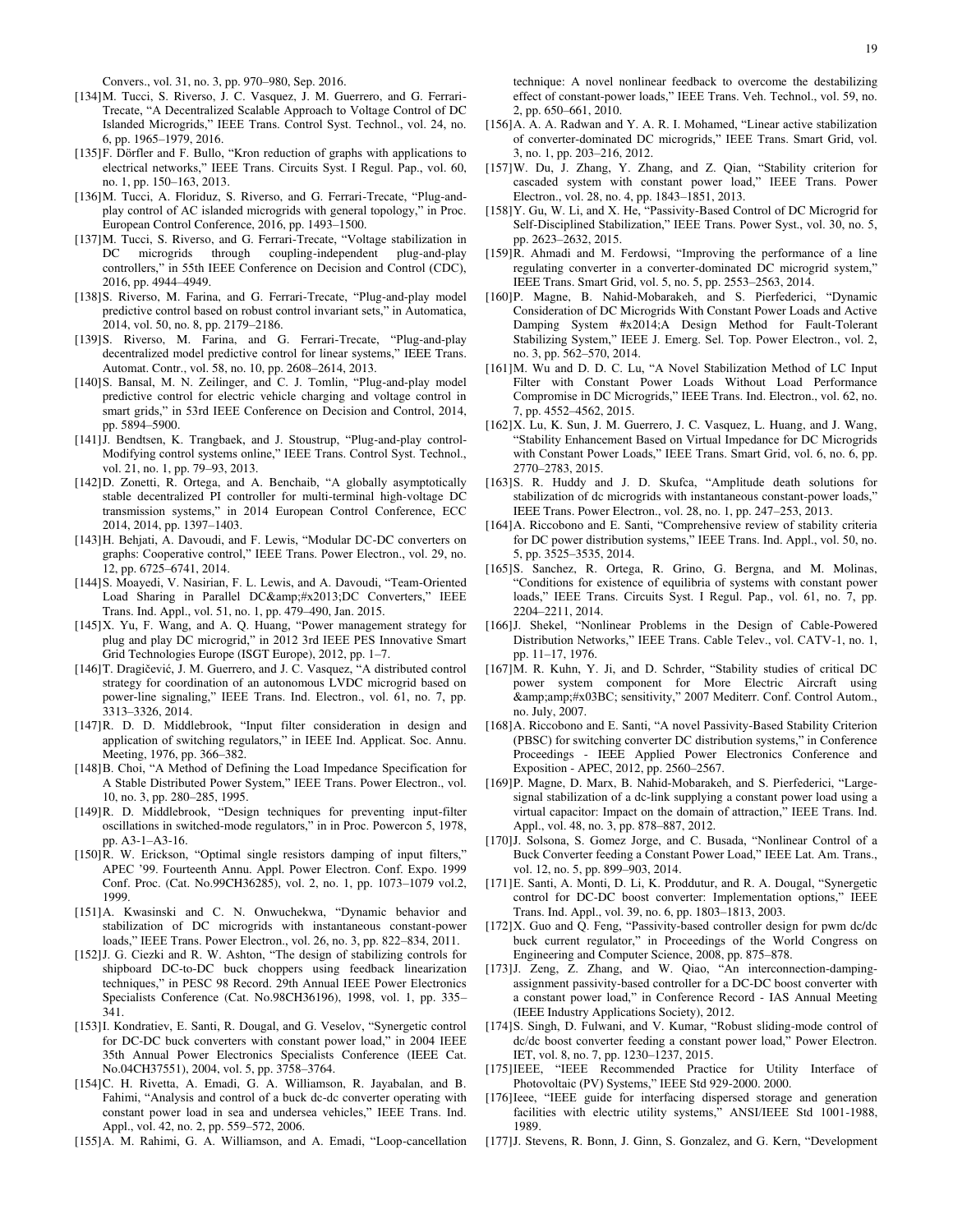and Testing of an Approach to Anti-Islanding in Utility-Interconnected Photovoltaic systems," Albuquerque, NM, 2000.

- [178] H. Karimi, H. Nikkhajoei, and R. Iravani, "Control of an electronicallycoupled distributed resource unit subsequent to an islanding event," IEEE Trans. Power Deliv., vol. 23, no. 1, pp. 493–501, 2008.
- [179] H. Karimi, A. Yazdani, and R. Iravani, "Negative-sequence current injection for fast islanding detection of a distributed resource unit," IEEE Trans. Power Electron., vol. 23, no. 1, pp. 298–307, 2008.
- [180] Y. Guo, K. Li, D. M. Laverty, and Y. Xue, "Synchrophasor-Based Islanding Detection for Distributed Generation Systems Using Systematic Principal Component Analysis Approaches," IEEE Trans. Power Deliv., vol. 30, no. 6, pp. 2544–2552, 2015.
- [181] E. J. Estebanez, V. M. Moreno, A. Pigazo, M. Liserre, and A. Dell'Aquila, "Performance evaluation of active islanding-detection algorithms in distributed-generation photovoltaic systems: Two inverters case," IEEE Trans. Ind. Electron., vol. 58, no. 4, pp. 1185–1193, 2011.
- [182] X. Chen and Y. Li, "An Islanding Detection Method for Inverter-Based Distributed Generators Based on the Reactive Power Disturbance," IEEE Trans. Power Electron., vol. 31, no. 5, pp. 3559–3574, 2016.
- [183] X. Chen and Y. Li, "An Islanding Detection Algorithm for Inverter-Based Distributed Generation Based on Reactive Power Control," IEEE Trans. Power Electron., vol. 29, no. 9, pp. 4672–4683, 2014.
- [184] B. Bahrani, H. Karimi, and R. Iravani, "Nondetection zone assessment of an active islanding detection method and its experimental evaluation," IEEE Trans. Power Deliv., vol. 26, no. 2, pp. 517–525, 2011.
- [185] S. H. Lee and J. W. Park, "New islanding detection method for inverterbased distributed generation considering its switching frequency," IEEE Trans. Ind. Appl., vol. 46, no. 5, pp. 2089–2098, 2010.
- [186] N. Liu, A. Aljankawey, C. Diduch, L. Chang, and J. Su, "Passive Islanding Detection Approach Based on Tracking the Frequency-Dependent Impedance Change," IEEE Trans. Power Deliv., vol. 30, no. 6, pp. 2570–2580, 2015.
- [187] B. Matic-cuka and M. Kezunovic, "Islanding Detection for Inverter-Based Distributed Generation Using Support Vector Machine Method," 2676 Ieee Trans. Smart Grid, vol. 5, no. 6, pp. 2676–2686, 2014.
- [188] A. Samui and S. R. Samantaray, "Wavelet singular entropy-based islanding detection in distributed generation," IEEE Trans. Power Deliv., vol. 28, no. 1, pp. 411–418, 2013.
- [189] G.-S. Seo, B.-H. Cho, and K.-C. Lee, "DC islanding detection algorithm using injection current perturbation technique for photovoltaic converters in DC distribution," in 2012 IEEE Energy Conversion Congress and Exposition (ECCE), 2012, pp. 3722–3726.
- [190] G. S. Seo, K. C. Lee, and B. H. Cho, "A new DC anti-islanding technique of electrolytic capacitor-less photovoltaic interface in DC distribution systems," IEEE Trans. Power Electron., vol. 28, no. 4, pp. 1632–1641, 2013.
- [191] L. Tang and B.-T. Ooi, "Locating and Isolating DC Faults in Multi-Terminal DC Systems," IEEE Trans. Power Deliv., vol. 22, no. 3, pp. 1877–1884, 2007.
- [192] J.-D. Park, J. Candelaria, L. Ma, and K. Dunn, "DC Ring-Bus Microgrid Fault Protection and Identification of Fault Location," IEEE Trans. Power Deliv., vol. 28, no. 4, pp. 2574–2584, 2013.
- [193] S. D. A. Fletcher, P. J. Norman, K. Fong, S. J. Galloway, and G. M. Burt, "High-Speed Differential Protection for Smart DC Distribution Systems," IEEE Trans. Smart Grid, vol. 5, no. 5, pp. 2610–2617, 2014.
- [194] M. S. Saleh, A. Althaibani, Y. Mhandi, and A. A. Mohamed, "Impact of Clustering Microgrids on Their Stability and Resilience during Blackouts," in International Conference on Smart Grid and Clean Energy Technologies (ICSGCE), 2015, pp. 195–200.
- [195] Jeff St. John, "The Military Connects Microgrids for a 'Secure Cluster' of Power Networks." .
- [196] M. He and M. Giesselmann, "Reliability-constrained self-organization and energy management towards a resilient microgrid cluster," 2015 IEEE Power Energy Soc. Innov. Smart Grid Technol. Conf., pp. 1–5, 2015.
- [197] Q. Shafiee, T. Dragicevic, J. C. Vasquez, and J. M. Guerrero, "Modeling, Stability Analysis and Active Stabilization of Multiple DC Microgrid Clusters," in IEEE International Energy Conference, 2014, no. Lvdc, pp. 1284–1290.
- [198] S. Moayedi and A. Davoudi, "Cooperative power management in DC microgrid clusters," 2015 IEEE 1st Int. Conf. Direct Curr. Microgrids, ICDCM 2015, pp. 75–80, 2015.

# XIII. BIOGRAPHIES





**Lexuan Meng** (S'13, M'15) received the B.S. degree in Electrical Engineering and M.S. degree in Electrical Machine and Apparatus from Nanjing University of Aeronautics and Astronautics (NUAA), Nanjing, China, in 2009 and 2012, respectively. In 2015, he received the Ph.D. degree in Power Electronic Systems from Department of Energy Technology, Aalborg University, Denmark. He is currently a post-doctoral researcher in the same department working on flywheel energy storage and onboard electric power systems.

**Qobad Shafiee** (S'13–M'15–SM'17) received the B.S. degree in electronics engineering from Razi University, Kermanshah, Iran, in 2004, the M.S. degree in electrical engineering-control from Iran University of Science and Technology, Tehran, Iran, in 2007, and the Ph.D. degree in electrical engineering-microgrids from the Department of Energy Technology, Aalborg University, Aalborg, Denmark, in 2014. He is currently an Assistant Professor with the Department of Electrical and

Computer Engineering, University of Kurdistan, Sanandaj, I ran, where he was a Lecturer, from 2007 to 2011. He is Vice Program Leader of the Smart/Micro Grids Research Center at University of Kurdistan. He was a Visiting Scholar with the Electrical Engineering Department, University of Texas-Arlington, Arlington, TX, USA, for 3 months, in 2014. He was a Post-Doctoral Fellow with the Department of Energy Technology, Aalborg University, in 2015. His main research interests include modeling, energy management, control of microgrids, and modeling and control of power electronics converters. He has been a Guest Associate Editor of the IEEE JOURNAL OF EMERGING AND SELECTED TOPICS IN POWER ELECTRONICS Special Issue on structured dc microgrids. He is a member of PELS, IAS, and PES Societies.



**Giancarlo Ferrari-Trecate** (SM'12) received the Ph.D. degree in Electronic and Computer Engineering from the Universita' degli Studi di Pavia in 1999. Since September 2016 he is Professor at EPFL, Lausanne, Switzerland. In spring 1998, he was a Visiting Researcher at the Neural Computing Research Group, University of Birmingham, UK. In fall 1998, he joined as a Postdoctoral Fellow the Automatic Control Laboratory, ETH, Zurich, Switzerland. He was

appointed Oberassistent at ETH, in 2000. In 2002, he joined INRIA, Rocquencourt, France, as a Research Fellow. From March to October 2005, he worked at the Politecnico di Milano, Italy. From 2005 to August 2016, he has been Associate Professor at the Dipartimento di Ingegneria Industriale e dell'Informazione of the Universita' degli Studi di Pavia. His research interests include decentralised and networked control, plug-and-play control, scalable control of microgrids, modelling and analysis of biochemical networks, hybrid systems and Bayesian learning.

Prof. Ferrari-Trecate was awarded the "assegno di ricerca" Grant from the University of Pavia in 1999 and the Researcher Mobility Grant from the Italian Ministry of Education, University and Research in 2005. He is currently a member of the IFAC Technical Committee on Control Design and he is on the editorial board of Automatica and Nonlinear Analysis: Hybrid Systems.



**Houshang Karimi** (S'03-M'07-SM'12) received the B.Sc. and M.Sc. degrees from Isfahan University of Technology, Isfahan, Iran, in 1994 and 2000, respectively, and the Ph.D. degree from the University of Toronto, Toronto, ON, Canada, in 2007, all in electrical engineering. He was a Visiting Researcher and a postdoctoral Fellow in the Department of Electrical and Computer Engineering, University of Toronto, from 2001 to 2003 and from 2007 to 2008, respectively. He was with the

Department o*f* Electrical Engineering, Sharif University of Technology, Tehran, Iran, from 2009 to 2012. From June 2012 to January 2013, he was a